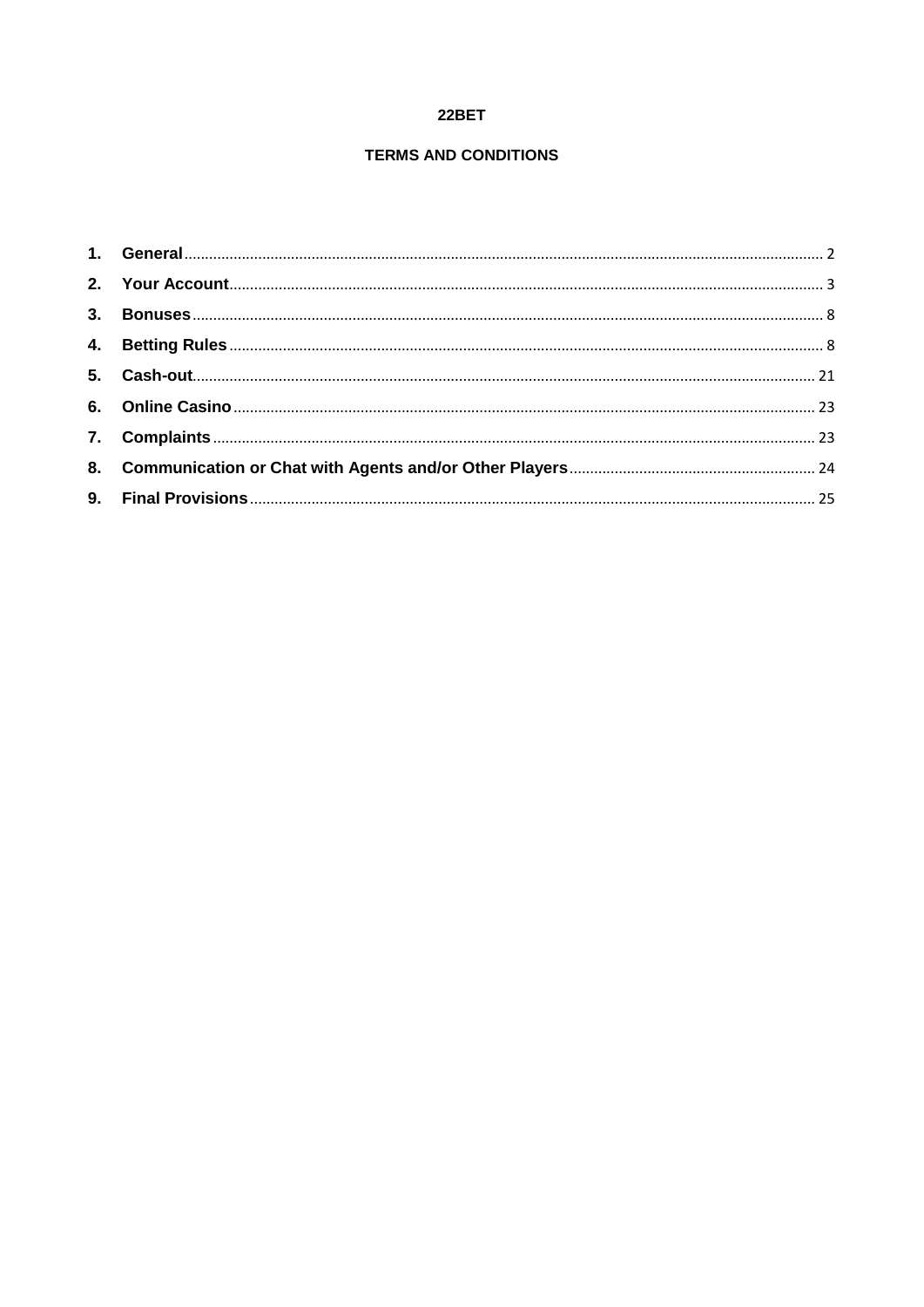#### <span id="page-1-0"></span>**1. General**

In these terms and conditions, unless the context requires otherwise, the expressions have the following meaning:

"Operator" is TonyBet OÜ, an Operator incorporated in Estonia, registration code 12103082, having its registered office at Tornimäe 5, 10145 Tallinn, Estonia.

"Website" is the website available at the URL www.22bet.co.uk and other related URLs.

"Games" are Sportsbook, Live Casino, Live Games, Casino and other games as may from time to time become available on the Website.

"Account" is an account opened by You on the Website after accepting and agreeing to the T&Cs.

"You" or "User" or "Customer" is yourself or any other person who, after reading these T&Cs opens an Account or makes use of the Website in any way.

"T&Cs" are these terms and conditions, any rules specific for individual Games and any other terms and conditions provided by the Operator on the Website or otherwise communicated to You in relation to the Games and/or the Website as amended by the Operator from time to time.

**1.1.** The Operator is licensed and regulated in the United Kingdom by the United Kingdom Gambling Commission. Status of the licenses can be checked [here.](https://secure.gamblingcommission.gov.uk/PublicRegister/Search/Detail/39126)

1.1.1. The operator always holds all the customers' funds in separate bank client account.

1.1.2. We are required by our license to inform customers about what happens to funds which we hold on account for you, and the extent to which funds are protected in the event of insolvency. More details on Protection of customer funds can be found on [http://www.gamblingcommission.gov.uk/for-gambling](http://www.gamblingcommission.gov.uk/for-gambling-businesses/Compliance/General-compliance/What-you-need-to-tell-us/Protecting-customer-funds.aspx)[businesses/Compliance/General-compliance/What-you-need-to-tell-us/Protecting-customer-funds.aspx.](http://www.gamblingcommission.gov.uk/for-gambling-businesses/Compliance/General-compliance/What-you-need-to-tell-us/Protecting-customer-funds.aspx) We hold customer funds separate from company funds in the bank accounts and in reserve funds which we hold with our payment processors. These funds are not protected in the event of insolvency: not protected segregation.

**1.2.** These T&Cs constitute a binding agreement between You and the Operator. These T&Cs come into force as soon as You click on the "Register now" button to register your Account, by doing so You signify to the Operator that You have read these T&Cs and have accepted them. By accessing any part of the Website You signify that You agree with these T&Cs.

**1.3.** These T&Cs are published in a number of languages for information purposes and ease of access by Customers. It is only the English version that is the legal basis of the relationship between You and the Operator and in case of any discrepancy between the English and the non-English version of these T&Cs, the English version shall prevail.

**1.4.** In addition to the T&Cs, please review our [Privacy Policy, Security Policy, Cookie Policy,](https://tonybet.com/security) [Betting rules,](https://tonybet.com/betting-rules) [FAQs](https://tonybet.com/faq), as well as the other rules, policies and terms and conditions relating to the games and promotions available on the Website as posted on the Website from time to time. Rules and explanations for participating in any of the Operator's Games, maintaining your account with the Operator and other important information is provided on the Website and shall be considered forming an integral part of these T&Cs.

**1.5.** You acknowledge and agree that in entering into and agreeing to these T&Cs and any document expressly referred to in them and any guidelines or rules posted on the Website you do not rely on, and shall have no remedy in respect of, any statement, representation, warranty, understanding, promise or assurance (whether negligently or innocently made) of any person (whether party to this agreement or not) other than as expressly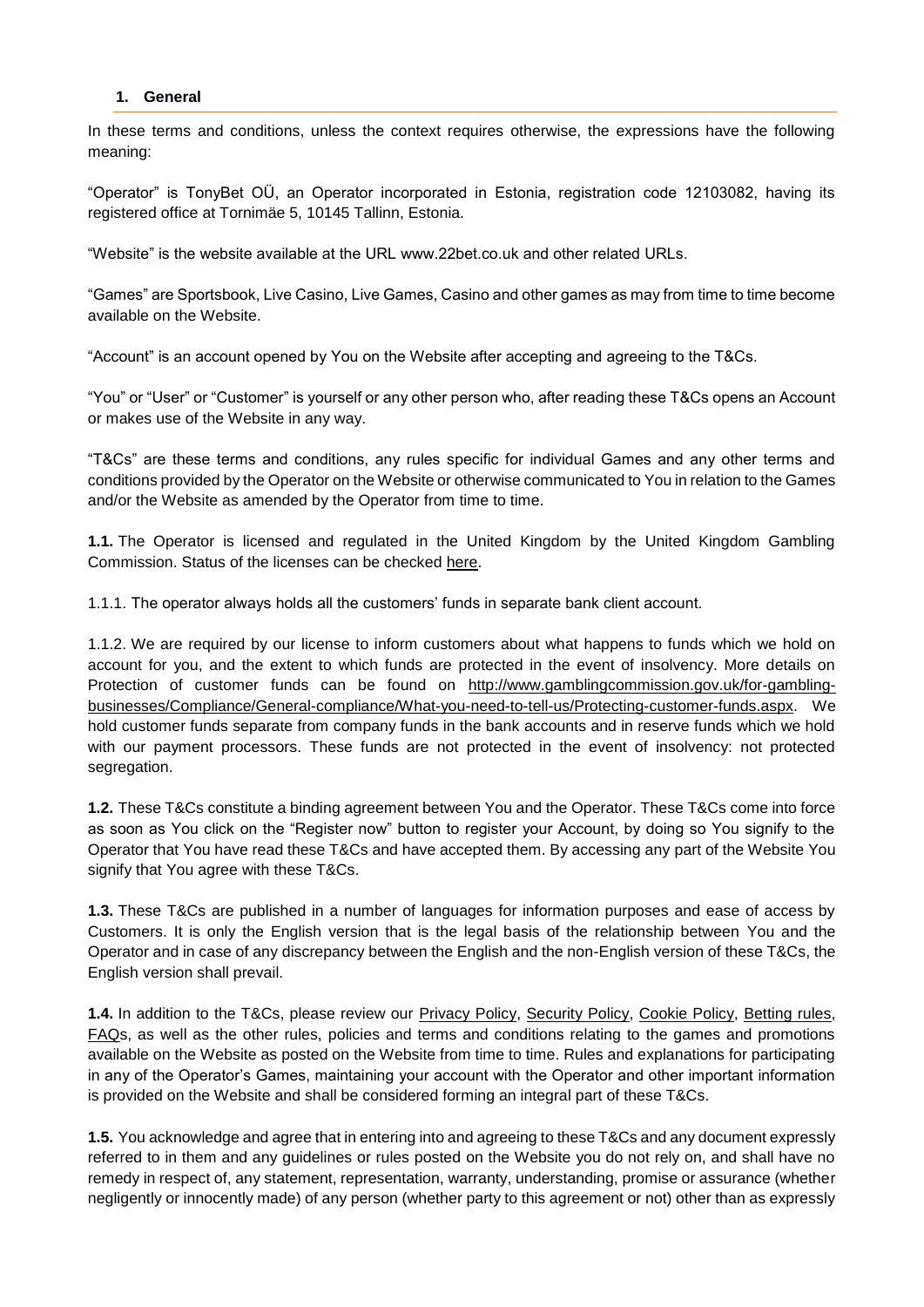set out therein. Nothing in this clause shall operate to limit or exclude any liability for fraud or fraudulent misrepresentation.

**1.6.** The Operator reserves the right to modify these T&Cs and, thus, to amend this agreement between You and the Operator at any time with or without notice, including but not limited to purposes of prevention of fraud, clarification of the T&Cs or making the same compliant with statutory requirements or in regard to changes in Games and bonuses or in the event where the Sportsbook match/event rules have been changed by the organizer. Whenever such amendment shall limit your current rights or otherwise may be to your detriment, we will notify you prior to such changes coming into effect. If you do not agree to the updated T&Cs you must stop using the Website.

**1.7.** 22Bet may amend or alter the products offered via the Website for any reason or at any time.

# <span id="page-2-0"></span>**2. Your Account**

## **2.1. Requirements for the Customers:**

2.1.1. An Account may be opened to the persons who are over 18 years old. Upon discovery that an account has been opened by a person under age, any winnings will be confiscated, deposit or remaining balance, as the case may be, returned (subject to reasonable charges) and the account will be closed.

2.1.2. A customer is allowed to have only one Account. If you try to open more than one Account, all accounts you try to open may be blocked or closed. If a customer has used more than one account, we reserve the right to cancel any bets, including the right to reduce the customer's betting limits.

2.1.3. If we close a Duplicate Account: all bonuses, free bets and winnings accrued from such bonuses and free bets obtained using that Duplicate Account will be void and forfeited by You; we may, at our entire discretion, void all winnings and refund all deposits (less amounts in respect of void winnings) made in respect of that Duplicate Account and, to the extent not recovered by us from the relevant Duplicate Account, any amounts to be refunded to us by You in respect of a Duplicate Account may be recovered by us directly from any other of Your Accounts (including any other Duplicate Account)

2.1.4. The customer has the responsibility to ensure that the customer complies with all laws in any jurisdiction (including age restrictions) that apply to the customer's use of the Website. If the customer lives in a country where gambling is prohibited the customer must neither register with the Website nor attempt to use Operator's Website. Gambling may be illegal in the jurisdiction in which the customer is located and, if so, the customer is not authorized to use the services of the Operator, and has not self-excluded himself from gambling activities.

2.1.5. As of May 7th, 2019, all players need to pass the automated initial verification process. If the initial verification can not fully verify a player, the player will be required to submit a document that verifies his/her identity.

## **2.2. Registration of an Account:**

2.2.1. You are responsible for providing your own correct personal and contact information (name, address, telephone number, e-mail address, etc.) and updating the information when it changes. Operator reserves the right to request further information, even after registration of an account, in order to avoid the abuse of the same account, a credit card, a bank or e-wallet account, etc. You must enter all mandatory information requested into your registration form. In particular, your name, address, and other contact details such as email address, place of residence, relevant payment information. It is your sole responsibility to ensure that the information you provide is complete and correct and you hereby warrant to Operator that the information provided is complete and correct. You are hereby notified that Operator carries out verification procedures, whether itself or through third parties on Customers registering an account. You may be requested to provide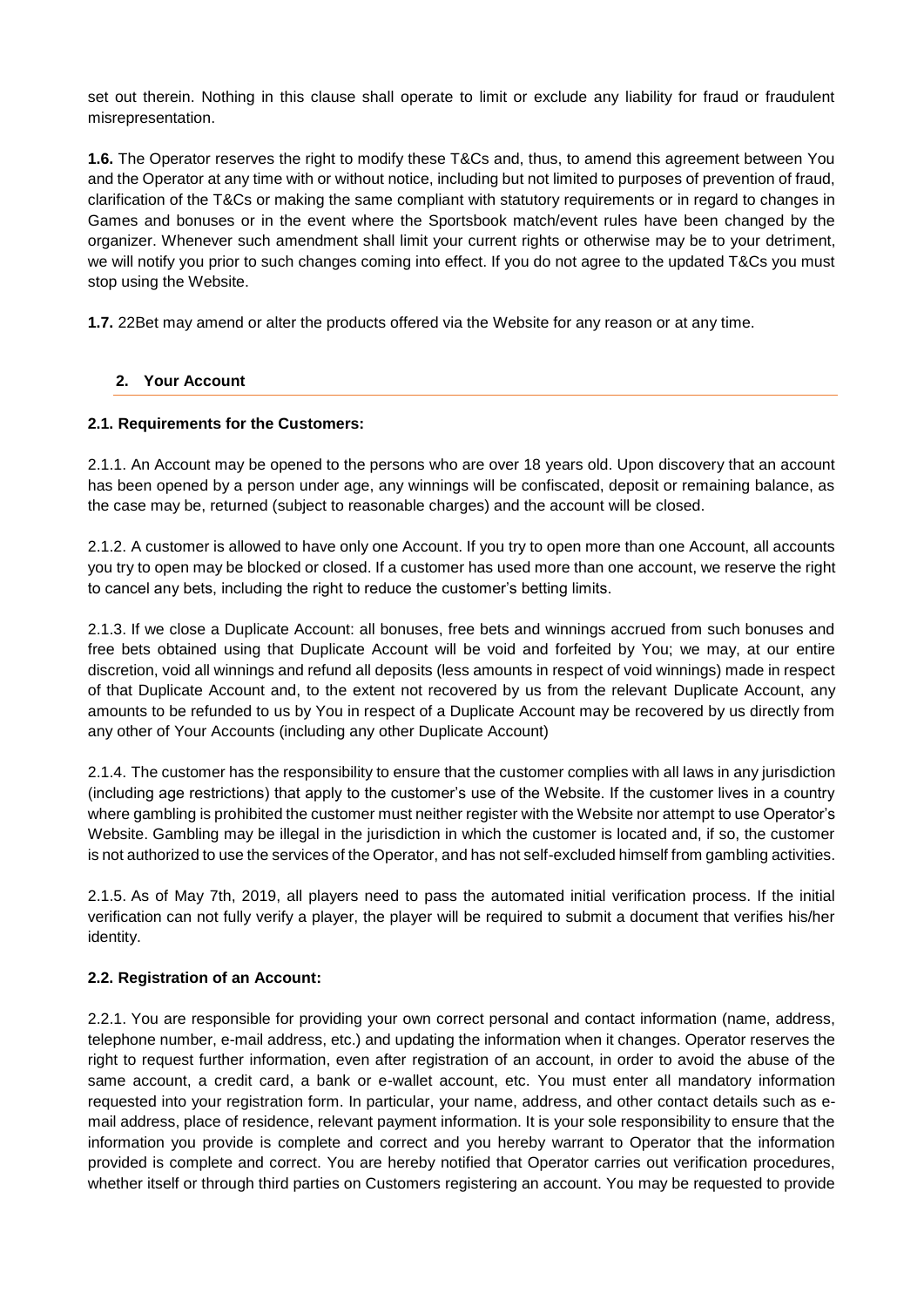Operator with further documents. Your account may be blocked or closed if you do not provide requested information or documents or if such information or documents you supply are found misleading.

2.2.2. We reserve the right to decline a new customer or close an account without having to give a reason for doing so. Without limiting the previous sentence, 22Bet will have the possibility to suspend or close an account if:

2.2.2.1. A player becomes bankrupt;

2.2.2.2. 22Bet considers the player used the website in an illegal, fraudulent or improper manner;

2.2.2.3. 22Bet considers the player used the website for the benefit of a third party, deliberately cheated or took advantage of 22Bet or any of its customers;

2.2.2.4. 22Bet is told to do so by any regulatory authority, court or the police;

2.2.2.5. 22Bet suspects that events mentioned in 2.2.2.1 / 2.2.2.2 / 2.2.2.3 may have or will possibly occur;

2.2.2.6. The account of the player in question is considered dormant and its balance is or reaches zero.

2.2.3. Operator reserves the right to forbid that different account holders from the same household (i.e. same IP address or same residence address) and/or family are betting on the same event/event outcome, including the betting on the same event/event outcome in different combination bets, to avoid the Rules and/or exceed applicable limits.

2.2.4. Operator prohibits Customer collusion and takes active measures in prohibiting any use of robots or other devices that distort the normal game. Operator does not accept bets when it is likely that customers are acting in agreement, or as a syndicate. When syndicated bets are discovered, we reserve the right to cancel these bets. Fraud, or attempts to commit fraud, or violation of the Rules may lead to reduction of betting limits, closing of accounts, confiscation of winnings, return of deposits or remaining balance, as the case may be (subject to reasonable charges), and/or cancellation of all placed bets (even decided bets). Operator also reserves the right to take legal action against the customer or customers involved in such fraudulent behavior.

2.2.5. It is your sole and exclusive responsibility to ensure that your login details are kept securely. You must not disclose your login details to anyone. The Operator is not responsible for any abuse or misuse of your Account by third parties due to Your disclosure of Your login details, whether intentional or accidental, whether active or passive, to any third party.

2.2.6. You may at any time determine your deposit limits based on a maximum daily, weekly or monthly deposit limit. A request to increase an existing deposit limit will only be affected after a Time-out period of 24 hours has elapsed and only once the customer has taken positive action at the end of the Time-out period to confirm their request. A request to decrease an existing deposit limit will be affected immediately.

2.2.7. When setting up your account you may choose to impose a limit on the maximum losses you may make. The limit will block deposits if the net deposit limit (deposits-withdrawals) has been exceeded for the selected time period. In addition to the preceding, we offer additional limitation measures that can be found on your profile page by clicking on your username.

# **2.3. Deposits:**

2.3.1. You may participate in any Game only if You have sufficient funds on Your Account for such participation. All deposits shall be initiated from your Account overview on the Website.

2.3.2. All information required to deposit funds into your Account can be found under your profile page by clicking on your username and "Deposit" sections of the Website. You can use any of the methods available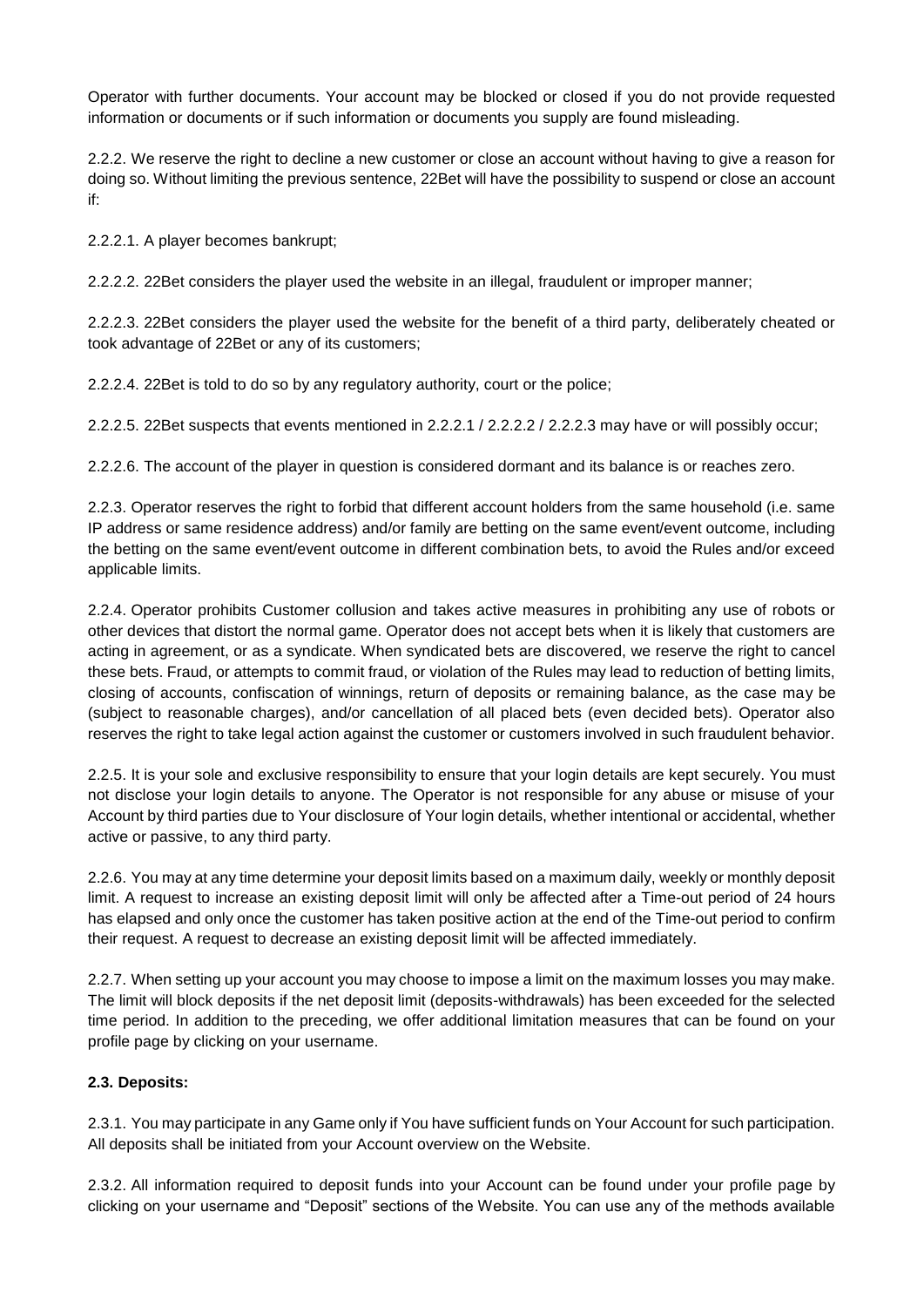to you as specified in these pages. These pages may be amended from time to time. Please note that some of the methods may not be available in some countries.

2.3.3. Depending on the method selected, deposits can incur charges. For current fees regarding depositing funds, refer to Payment Methods page of the Website. Your bank may independently charge You for bank wire transfers and other methods of payment.

2.3.4. Customer may only make deposits to their own Account and only with a credit card issued or from a bank account or e-wallet account held in their own name. It is unlawful to deposit money to your Account from ill-gotten means. The Operator reserves the right to use additional procedures and means to verify Your identity when effecting deposits into Your Account. The Operator will carry out additional verification procedures and the identification of the Customer will be checked for any deposit or number of deposits which cumulatively amount to or exceed the equivalent of GBP 3,000 and The Operator reserves the right to carry such verification procedures in case of lower deposits. All transactions will be checked to prevent money laundering and terrorist financing.

2.3.5. If You use a payment method in respect of which You are not the account holder, we reserve the right to treat any deposit into the Account as being invalid (and any winnings arising from such deposit as void) pending the satisfactory completion of all relevant Checks.

2.3.6. You agree that the funds deposited in Your Account must only be used for playing the Games. The Operator reserves the right to charge a fee should you request a withdrawal without Account turnover that is equal or more than the amount of funds deposited.

2.3.7. In the interests of fair gaming, the Operator reserves the right to limit customer's maximum stake amount to 10% after the first deposit is made. In such case this limit will be valid until the second deposit will be made.

2.3.8. The Operator does not grant any credit for the use of its services and credit balances in Your account will not bear interest and you shall not treat the Operator as a financial institution.

2.3.9. Unless stated otherwise, all examples provided in the website are provided in Pounds Sterling.

2.3.10. You are only allowed to use our currency exchange function for placing wagers and/or bets via the website. Any unauthorized activity (including speculative trading, hedging or any other currency trading) is not permitted. In the event where 22Bet considers that you are using the website for unauthorized reasons, 22bet shall be entitled to close or suspend your account. In addition, you shall be liable for all claims incurred from that activity and indemnify 22Bet on demand for aforementioned claims.

## **2.4. Withdrawals/Payouts:**

2.4.1. All funds that customer has on his Account will be credited to the customer's personal financial source. Withdrawals from the Account can be transferred back to the primary source which was used for depositing. In case customer used more than one deposit method, the withdrawals will need to coincide with the deposited amounts from each of the payment methods used. All withdrawals are processed within 48 hours once the customer's account is fully verified.

2.4.2. If the Operator mistakenly credits Your Account with winnings that do not belong to You, whether due to a technical or human error or otherwise, the amount will remain property of the Operator and the amount will be transferred from Your Account. If prior to the Operator becoming aware of the error You have withdrawn funds that do not belong to You, without prejudice to other remedies and actions that may be available at law, the mistakenly paid amount will constitute a debt owed by You to the Operator. In the event of an incorrect crediting, you are obliged to notify the Operator immediately by email.

2.4.3. All information required to withdraw funds from your Account can be found under your profile page by clicking your username and "Withdrawal" sections of the Website. Please note that some of the methods may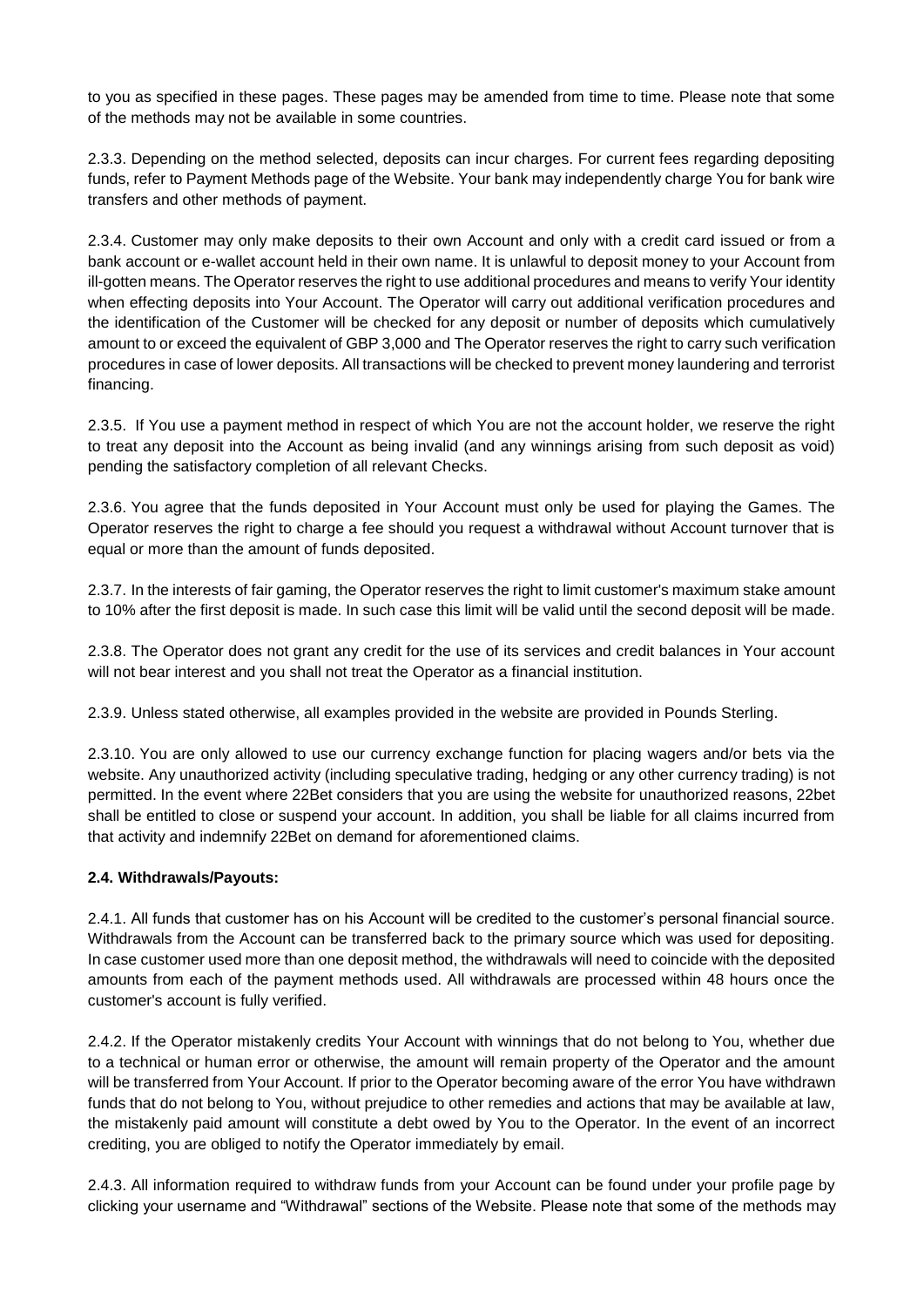not be available in some countries. Withdrawals from your Account are made using the same payment method as was used for the deposit.

2.4.4. The Operator may request identification documents for all withdrawals and perform enhanced due diligence in respect to withdrawal of funds which have not been used for wagering. Identification documents shall be: passport, national identity card or driving license.

2.4.5. The Operator will carry out additional verification procedures and the identification of the Customer will be checked for any withdrawal or number of withdrawals which cumulatively amount to or exceed the equivalent of GBP 3,000 and The Operator reserves the right to carry such verification procedures in case of lower withdrawals. All transactions will be checked to prevent money laundering and terrorist financing.

2.4.6. In the event the customer fails to provide us with any of the requested documents within 30 days as of the date of the request, we may confiscate any winnings on the account, return the original deposit or remaining balance (as the case may be), to the customer (subject to reasonable charges) and close the account.

## **2.5. Account Administration Fee for Dormant Accounts:**

2.5.1. Operator will apply an Administration Fee to all accounts that have been 'inactive' for a consecutive period of at least 12 months in accordance with the following procedure. An account is deemed to be 'inactive' during any period in which none of the following actions take place in relation to it: (a) a successful deposit; (b) a Sports bet is placed; or (c) participation in any Casino, Live Casino, Live Games or any other Game provided by Operator.

2.5.2. If your account remains 'inactive' for a continuous period of 12 months then your account shall be deemed to be 'dormant' and, if the balance on your account is zero your account will be closed, and no fee shall apply.

2.5.3. If, on being deemed to be dormant, your account has a positive balance, Operator shall take reasonable steps to notify you using the details you provided during your registration process (or as updated by you).

2.5.4. If your account remains dormant, after a minimum period of 30 days following Operator's first attempt to notify you that your account has become dormant, Operator may deduct a monthly Administration Fee from your account balance of £3 (or currency equivalent) or 5% of your total account balance at the time that it is deemed to be dormant. Operator shall use reasonable efforts to contact you.

2.5.5. The Administration Fee calculated in accordance with 2.5.4. above shall be deducted from your account balance on the expiry of the 30-day notification period mentioned above and every 30 days thereafter at the same rate until the earlier of: (a) your account balance reaching zero when no further Administration Fee shall be deducted and your account will be closed; or (b) you 'reactivating' your account when no further Administration Fee shall be deducted.

2.5.6. You can 'reactivate' your account by: (a) making a successful deposit; (b) placing a Sports bet; or (c) playing/taking part in any Casino, Live Casino, Live Games or any other Game provided by Operator.

## **2.6. Closing Your Account:**

2.6.1. You may at any time, at your discretion, choose to exclude yourself from using any services provided on the Website by following these instructions. You can choose to Time-out or Self-Exclude from gaming for different periods of time. During the exclusion period you will not be able to open or use your account.

2.6.2. Self-exclusion. . You can choose to self-exclude yourself from gaming for a period of six (6) months upwards. You may choose to exclude yourself directly on the Website for any of the following pre-set time periods: 6 months, 1 year, 2 years, 3 years, 4 years or 5 years. You may also contact our support service. Self-exclusion may on request be extended for one or more further periods of at least 6 months. During the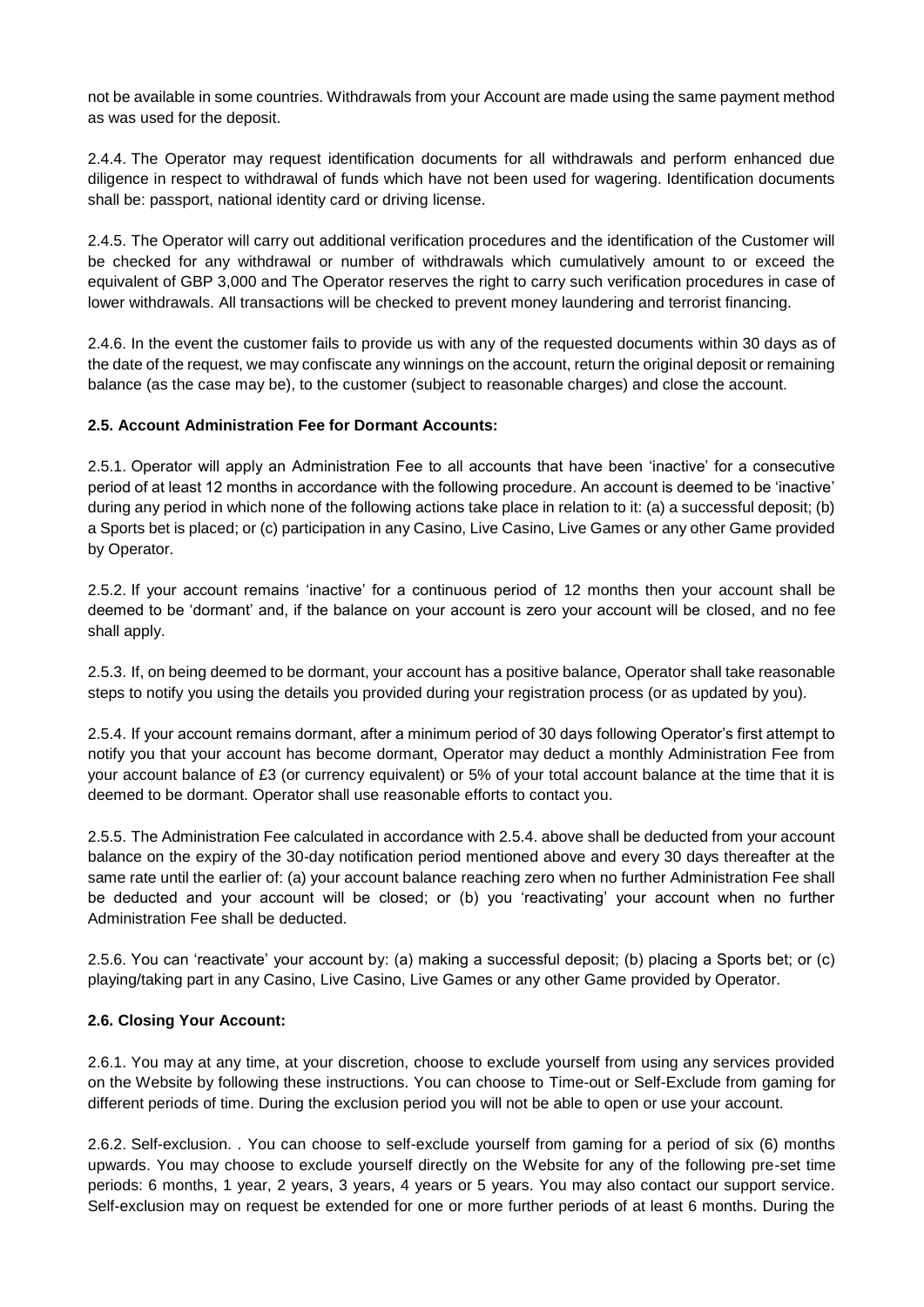Self-exclusion period you will not be able to use or reactivate your account under any circumstances until the expiry of the self-exclusion period. We will stop all marketing communication as well, meaning you will not receive any marketing information during the self-exclusion period. We will return to You any and all funds from Your Account subject to the deduction of relevant withdrawal charges. At the end of the period chosen by you, self-exclusion remains in place, unless you will take positive action to gamble again.

2.6.3. Once you request for self-exclusion from 22Bet, we will take reasonable steps to ensure that you do not gain access to the 22Bet platform as well as prevent your access to TonyBet OÜ (www.tonybet.co.uk) for the same period of self-exclusion. However, in cases where we are unable to link your accounts on different platforms (22Bet and TonyBet) – we urge you to self-exclude yourself manually from both platforms. In addition, once self-exclusion is applied to TonyBet, you are not allowed to register on 22Bet and vice versa. It is your responsibility to ensure that you do not try to register on TonyBet or 22Bet, or in any other way try to circumvent exclusion mechanisms for the duration of your self-exclusion.

2.6.4. If you request for self-exclusion via GAMSTOP, we will take all reasonable steps to prevent you from accessing your accounts on both platforms. However, due to specific circumstances we might be unable to do so. These circumstances include but are not limited to: 1) the information you provide to GAMSTOP does not match the information you provided while registering on the platform, 2) errors in GAMSTOP operations, which prevent us from accessing the most up-to-date information

2.6.5. Time-out. This option allows you to take a break from gaming for 24 hours / one week / one month or other period as you may reasonably request, up to maximum of 6 weeks. Please take note that if you choose this option, it will come into effect immediately and you will not be able to use your account for the chosen period of time. It will not be possible to reactivate your account until your chosen period has ended. Note that applying this tool will only affect one platform – if you wish to apply a Timeout period for both 22Bet and TonyBet you should do that manually for both platforms.

2.6.6. You ensure that the information you provide to us is accurate and up-to-date. 22Bet is not liable for any errors arising due to incorrect information provided by you, including, but not limited to, us being unable to link your accounts between different platforms due to non-matching information.

2.6.7. If you observe any errors in our self-exclusion mechanism or other player protection tools that we provide, you are obliged to inform us immediately. We shall not be liable for any losses if you fail to inform us about any errors as soon as you are aware of them.

2.6.8. For help and more information about problem gambling please visit [https://22bet.co.uk/responsible\\_gambling](https://22bet.co.uk/responsible_gambling) .

## **2.7. Handling of Funds in Accounts which are:**

2.7.1. Suspended accounts. A suspended account is an account the access of which is blocked for the customer. In case your account has been suspended due to the breach of Operator's Rules, Operator shall return the balance of the account to you. In case the balance is higher than the deposits made by the you, Operator shall only return the deposits amount to you.

2.7.2. Accounts with unfinished games. In case there's an unfinished game on the suspended account or the account of self-excluded person, you need to contact Operator and request the payment of the outstanding balance once the game has been settled, unless Rule 2.7.1 applies.

2.7.3. Accounts of self-excluded persons. An account of a self-excluded person is an account the owner of which has self-excluded himself / herself in accordance with Rule 2.6. The owner of an account of a selfexcluded person must notify Operator of the fact that he / she has self-excluded himself / herself and, as soon as Operator has received the notification from the customer, Operator shall return the balance of the account to the customer.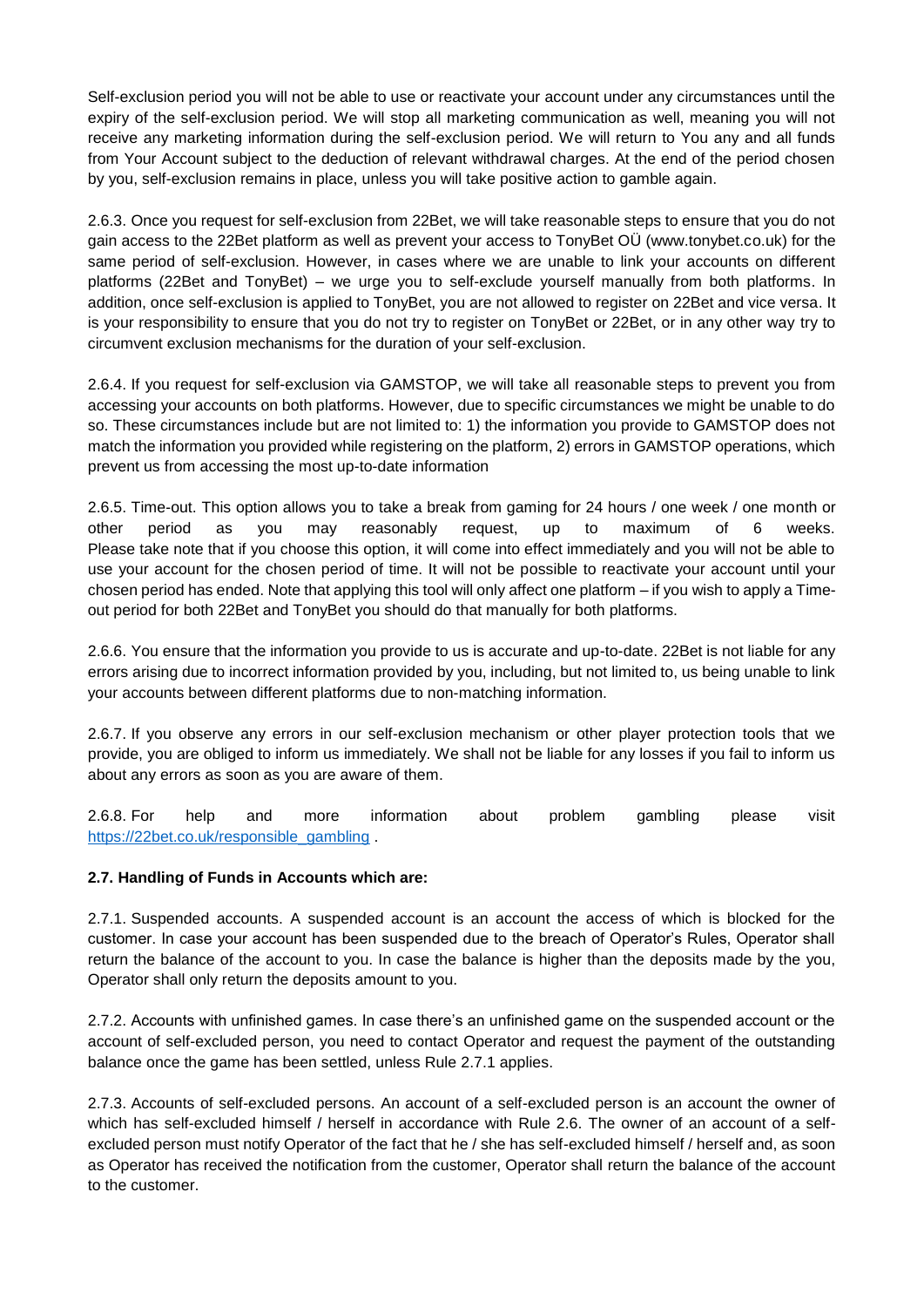## <span id="page-7-0"></span>**3. Bonuses**

## **3.1. General Terms and Conditions of Bonuses:**

3.1.1. Any bonus offer received by the customer from Operator is personal and valid only for the particular customer unless stated otherwise.

3.1.2. The bonus offer for one customer account shall be applicable only once, provided that the bonus offers and the terms and conditions do not provide for otherwise. Any bonus offer from Operator is valid only one time per customer account, computer, household, IP address and other places with a shared computer (office, library, university, etc.).

3.1.3. In fulfilment of the bonus terms and conditions the customer shall be entitled to freely dispose of his/her own paid in funds and not to comply with the bonus terms and conditions. A customer can withdraw his/her real money balance and/ or deposit at any time. All winnings originating from a bonus offer are to be considered bonus winnings and no payouts of such winnings will be made until the terms and conditions for the bonus are met. Once all requirements of bonus are met, all winnings from bonus are transferred into the real money account of a customer. If a customer does not meet all requirements during given time, the bonus winnings will be cancelled and no transfer into the real money account of a customer will be made.

3.1.4. The bonus shall become valid only if all bonus terms and conditions are fully met as published in the particular bonus offer. If you wish to have removed any bonus credited to you, you need to contact Operator support before wagering any such funds including any deposit connected to the bonus.

3.1.5. Operator shall reserve the right to remove any bonus and winnings that have been obtained by fraud if it is suspected that the bonus offer has been misused.

3.1.6. 22Bet may reclaim any bonuses, free bets, bet credits or anything of similar nature that has been granted by error.

3.1.7. Operator shall reserve the right at any time, at its own discretion, to amend the bonus terms and conditions by giving a prior notice on the website.

3.1.8. If these Rules or the terms and conditions of the bonus offer are breached or there is evidence that a customer or a group of customers has made a series of bets that, due to a bonus, increased earnings, free bets or other offers, guarantees a profit for the customer, whether individually or part of a group, no matter what the results, Operator reserves the right to withdraw the bonus portion of the bonus offers and to settle the bets at the correct odds, or to cancel the free bets and the bets made from deposit bonuses. Operator also reserves the right to take legal action against the customer or customers involved in such fraudulent behavior.

# <span id="page-7-1"></span>**4. Betting Rules**

## **4.1. General Betting Rules:**

4.1.1. Any claims and protests on decisions regarding bets must be sent to Operator within 14 days after the event/bet original starting time. Unless Operator will receive the complaints within this time limit, they will be denied. Claims and protests shall be sent to info@22bet.co.uk.

4.1.2. Operator does not allow Customers to cancel any bets already made. It is important that you carefully check your bet before you confirm it. Bets will be valid, subject to meeting the criteria for placing of bets laid down in these terms and conditions, if accepted by the Operator transactions server. Operator is not liable for the settlement of any bets where Operator has not issued a written confirmation of acceptance of the bet or where Operator is unable to display that bet in your profile pages ("Transactions" or "Betting history" pages) of the Website.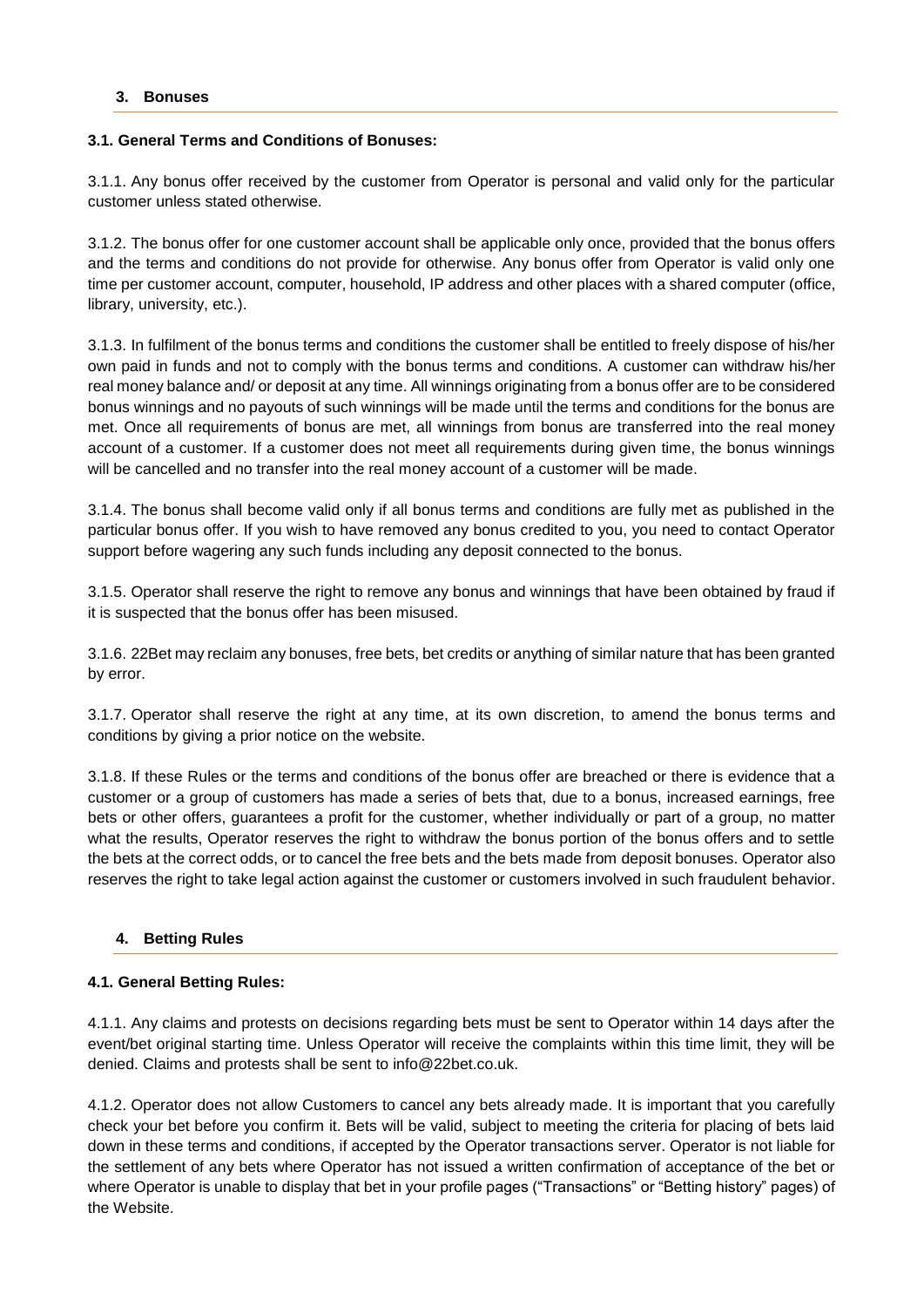4.1.3. Operator reserves the right to refuse to accept any bet. Any already accepted bet can be cancelled by the Operator if it does not comply with the Rules or if there is an obvious misprint from our point. In such circumstances a bet can even be cancelled after the result has been confirmed.

4.1.4. It is against the Rules to make bets on the same match in identical or different combinations to transcend our limits.

4.1.5. We offer single bets on all of our gaming objects, and the odds are guaranteed once you confirm the bet. However, we reserve the right to change the odds on the objects being offered. In any cases, you keep the odds on your confirmed bet even if a change will be made later on.

4.1.6. The maximum number of objects permitted in a parlay is thirty (30).

4.1.7. The maximum and minimum betting amount may vary between different kinds of gaming objects. The maximum betting amount on individual gaming objects can be reduced as bets are being made.

4.1.8. There will be limits on winnings at different levels. The amounts are independent from betting amounts and odds. If a confirmed bets betting amount is exceeding these standards, we will reduce the betting amount.

4.1.9. If there are more winners in an event, the odds will be divided between the number of winners. However, the odds will not be lower than 1.0.

4.1.10. Bets made on non-starting (for example injured participant) will be refunded unless stated otherwise.

4.1.11. We do not accept parlays where two or more objects will affect each other. Even if the customer will have such a bet accepted by mistake, we will cancel such bets afterwards. In such circumstances bets can also be cancelled after the result has been determined. Please be advised that, when we are cancelling such bets, the whole bet will be cancelled, even if parts of them are valid.

4.1.12. We reserve the right to cancel any bets from customers who place money on an event where they are involved as participants, referees, coaches, or similar circumstances.

4.1.13. If a match is suspected of unfair play, Operator reserves the right to keep any payments on hold until event organizer will confirm the results of such event and/or investigation by relevant authorities will be finished. If the unfair play can be verified, Operator has the right to cancel such bets.

4.1.14. Normally bets are open until the official starting time of the event. Sometimes an event starts earlier than first posted, with us being unaware of it, or that we have the wrong starting time. Any bets received after the event start will be cancelled.

4.1.15. In the event of a dispute over the time at which a bet was placed, the time at which it was recorded on the transactional log will be agreed as the time at which the bet was placed. The customer must check the account balance each time the customer logs onto the Website. In the event of a query, it is the customer's responsibility to notify Operator at the earliest opportunity together with the customer's record of transactions since the customer's balance was last verified.

4.1.16. If a match/event is postponed by more than 12 hours from its original starting time, all bets on that match/event will be voided and the stake amount will be refunded to your account. If a match/event is interrupted without an official result, the stake will be refunded unless the match/event is resumed within 12 hours of the original starting time. If there is an official result within 12 hours of original starting time all placed bets will stand. The rule above does not include tennis. Bets on tennis matches will only be cancelled if the match is not completed before the tournament is over.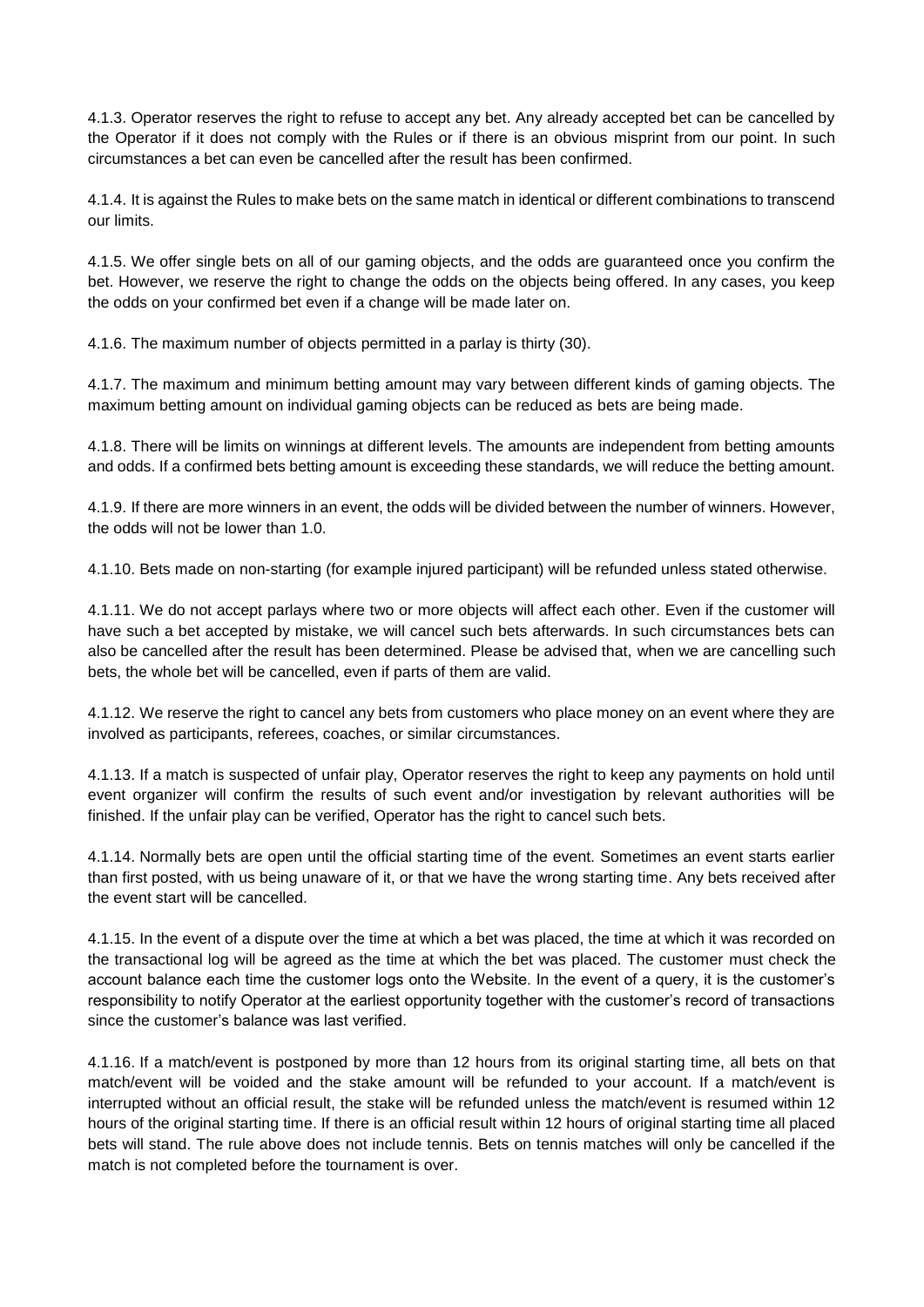4.1.17. All Operator's offers are intended for recreational players and Operator may in its sole discretion limit the eligibility of customers to participate in all or part of any promotion.

# **4.2. Betting Offers**

4.2.1. The standard scheme of betting offers shall be as follows:

4.2.1.1. Data on the betting event: preliminary date and time, type of sports, name of the tournament;

4.2.1.2. Name of the first team;

4.2.1.3. Name of the second team;

4.2.1.4. Odds of the outcomes of the betting events and the terms and conditions in relation to the outcomes of the betting event.

4.2.2. The abbreviations typically used in the betting offers:

1 – First team 2 – Second team X – Draw 1X – First team or draw 2X – Second team or draw 12 – First team or second team

4.2.3. The Operator shall be entitled to make special betting offers to a separate group of Customers (for example, Customers born on the respective day, Customers who registered their accounts on specific date and according to other objective criteria).

4.2.4. Grammatical mistake in the betting offers which does not change the meaning of the terms and conditions of betting cannot be deemed to be a reason for cancellation of the betting.

# **4.3. Type of Bets**

4.3.1. The "single bet" shall mean a bet with one outcome of the betting chosen. The winning shall be established by multiplying the stake amount by the pre-determined betting odds and shall depend only on the correct guess of the outcome of the betting event.

*An example of the single bet could be as follows: Suppose that the betting offers include around 100 sports betting events and the Customer chooses one event Barcelona - Real M. and wants to place a bet for the victory of Barcelona. The betting odds set for the victory of Barcelona in the betting offers are 3.3. This means that in case of placing a bet of GBP 10 for the victory of Barcelona and if Barcelona wins, the Customer would win GBP 33 (10×3.3=33).*

4.3.2. The "combined bet" shall mean a bet with more than one outcome of the betting event chosen. A combined bet shall be deemed to be successful if all outcomes of the betting event included in the combined bet are correctly guessed. In case of a combined bet, the Customer may choose from 2 to 30 outcomes of the betting event. If at least one guess indicated in the betting slip is incorrect, it shall be deemed that the Customer has lost the total combined bet and no winning including the stake amount shall be disbursed to him. When calculating the winning the stake amount shall be multiplied by the total (multiplied with each other) betting odds of the chosen outcomes of the single betting events included in the combined bet. The events determining each other cannot be combined. The events determining each other shall be such betting events where the outcome of one betting event has a direct impact on the outcome of the other betting event (for example, the following outcome of the betting events cannot be combined: outcome "Žalgiris will become the champion of the Lithuanian Basketball League (LKL)" and the outcome "Žalgiris will win in the semi-finals of the Lithuanian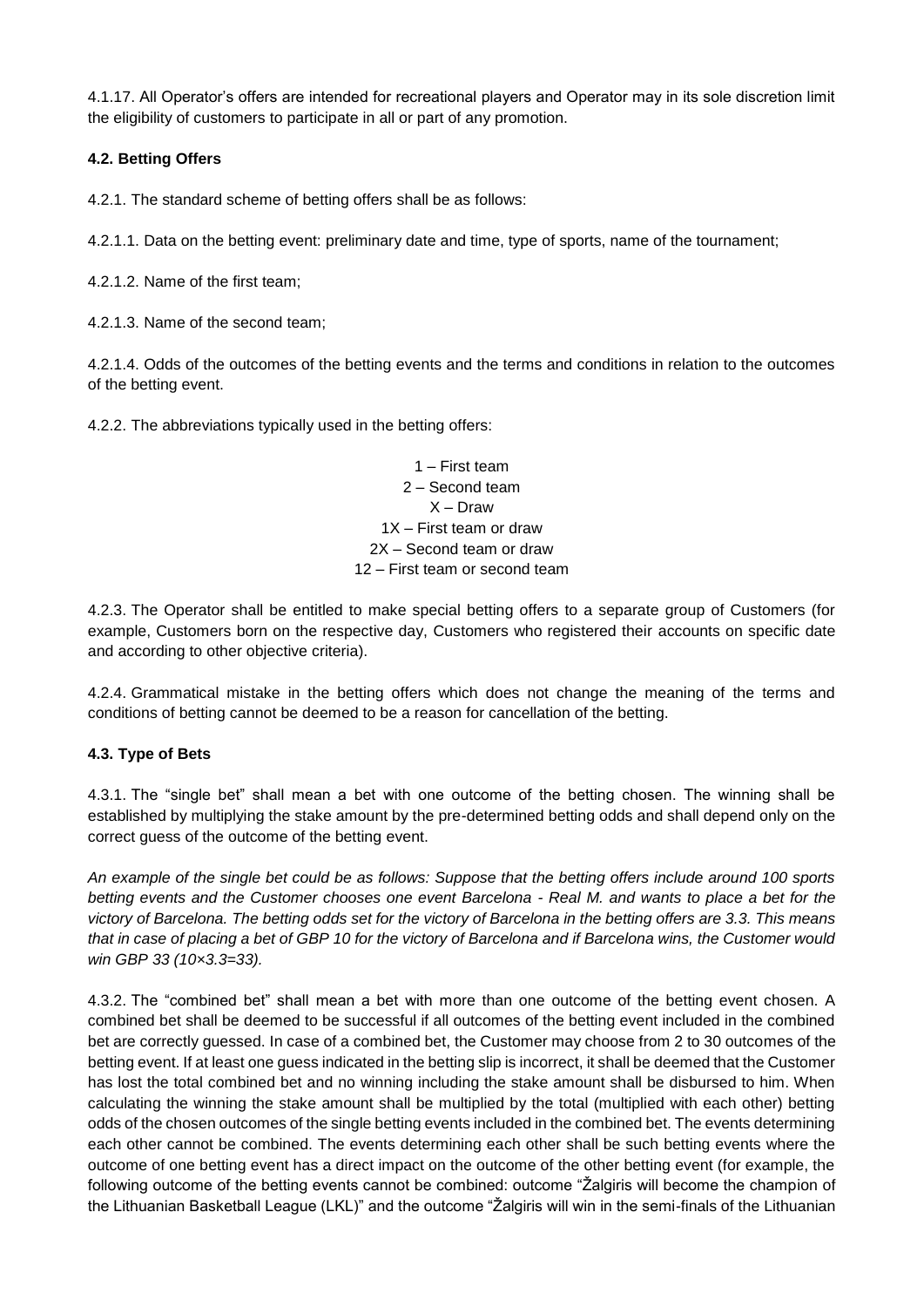Basketball League (LKL)", since the above events determine each other, i.e. Žalgiris cannot become a champion if it is defeated in the semi-finals of the Lithuanian Basketball League (LKL)").

*An example of the combined bet could be as follows: Suppose that the Customer has chosen three betting events: Barcelona – Real M., Juventus – Inter and Žalgiris – FBK Kaunas. From the point of view of the Customer, the home teams should be the winners (the home teams are indicated first in all betting events). The betting odds of Barcelona are 3, the betting odds of Juventus are 2, and the betting odds of Žalgiris are 3. If the Customer places a bet of GBP 10 and the Customer is successful, the stake amount shall be multiplied by the product of the betting odds. In case of correct guess of all outcomes of the betting event, the Customer's winning would be GBP 180 (10x(3x2x3) = 180); if the guess of at least one is incorrect, the Customer shall lose and the stake amount shall belong to the Operator.*

4.3.3. The "systemic bet" shall mean a bet with more than one outcome of the betting event chosen. In case of a systemic bet, each outcome of the betting event shall be at least once linked to another outcome. The winning shall be determined by adding up the winnings for all guessed outcomes. The number of betting events and the number of possible not guessed outcomes shall be chosen by the Customer. The bet shall be characterized by the following parameters:

- 1) the number of betting events which may not be lower than 3;
- 2) the number of possible mistakes.

*An example of the systemic bet could be as follows: Suppose that the Customer has chosen a systemic bet "2 of 3". This shall imply that the systemic bet includes 3 betting events and the bet may be successful if the Customer makes not more than one mistake. Thus, for example, in case of a systemic bet for the betting event Barcelona – Real M. the victory of Barcelona with the odds 2.5 is chosen (Outcome A), in the betting event Juventus – Inter the victory of Juventus with the odds 3.0 is chosen (Outcome B) and in the betting event Žalgiris – FBK Kaunas the victory of Žalgiris with the odds 4.0 is chosen (Outcome C); in case of choosing the system "2 of 3" and placing a bet of GBP 1 for each combination, the maximum possible winning shall be as follows: (Outcome A x Outcome B) x GBP 1 + (Outcome B x Outcome C) x GBP 1 + (Outcome C x Outcome A) x GBP 1 = (2.5 x 3.0) x GBP 1 + (3.0 x 4.0) x GBP 1 + (4.0 x 2.5) x GBP 1 = GBP 7.5 + GBP 12 + GBP 10 = GBP 29.5. If the Customer fails to guess at least one event, the odds of the outcome of each not guessed betting event shall be deemed to be equal to 0. For example, in case of a systemic bet, the Customer has failed to guess Outcome A, then the winning for the above bet shall be as follows: (Outcome A x Outcome B) x GBP 1 + (Outcome B x Outcome C) x GBP 1 + (Outcome C x Outcome A) x GBP 1 = (0 x 3.0) x GBP 1 +*   $(3.0 \times 4.0) \times$  GBP 1 +  $(4.0 \times 0) \times$  GBP 1 = GBP 12. If the Customer fails to quess two events in the system "2" *of 3", the Customer shall lose the systemic bet.*

4.3.4. The "conditional bet" shall mean a bet with one outcome of the betting event chosen where such outcome is linked to the additional condition upon occurrence of which the incorrect guess of the outcome of the betting event shall not be deemed to be a failure of the Customer (the betting odds shall be equivalent to 1 and the Customer may recover the stake amount within 45 calendar days from the date of emergence of the additional condition). In case where the Customer guesses the chosen outcome of the betting event, his/her winning shall be determined as in case of a single bet, i.e. by multiplying the stake amount by the predetermined betting odds, i.e. the winning shall depend on the correct guess of the outcome of the betting and the additional condition shall be irrelevant.

*An example of the conditional bet could be as follows: Suppose that the Customer chooses the event Barcelona - Real M. with the additional condition "Barcelona will score 2 goals" and wants to place a bet for the victory of Barcelona. The set betting odds for the victory of Barcelona in the betting offers are 3.3. This implies that if the Customer places a bet of GBP 10 for the victory of Barcelona and Barcelona wins, he/she would win GBP 33 (10×3.3=33). In case of success of Real M., the Customer would lose. If Real M. wins, but the additional condition, i.e. "Barcelona will score 2 goals" occurs, the Customer shall not be deemed to have lost and may recover the stake amount.*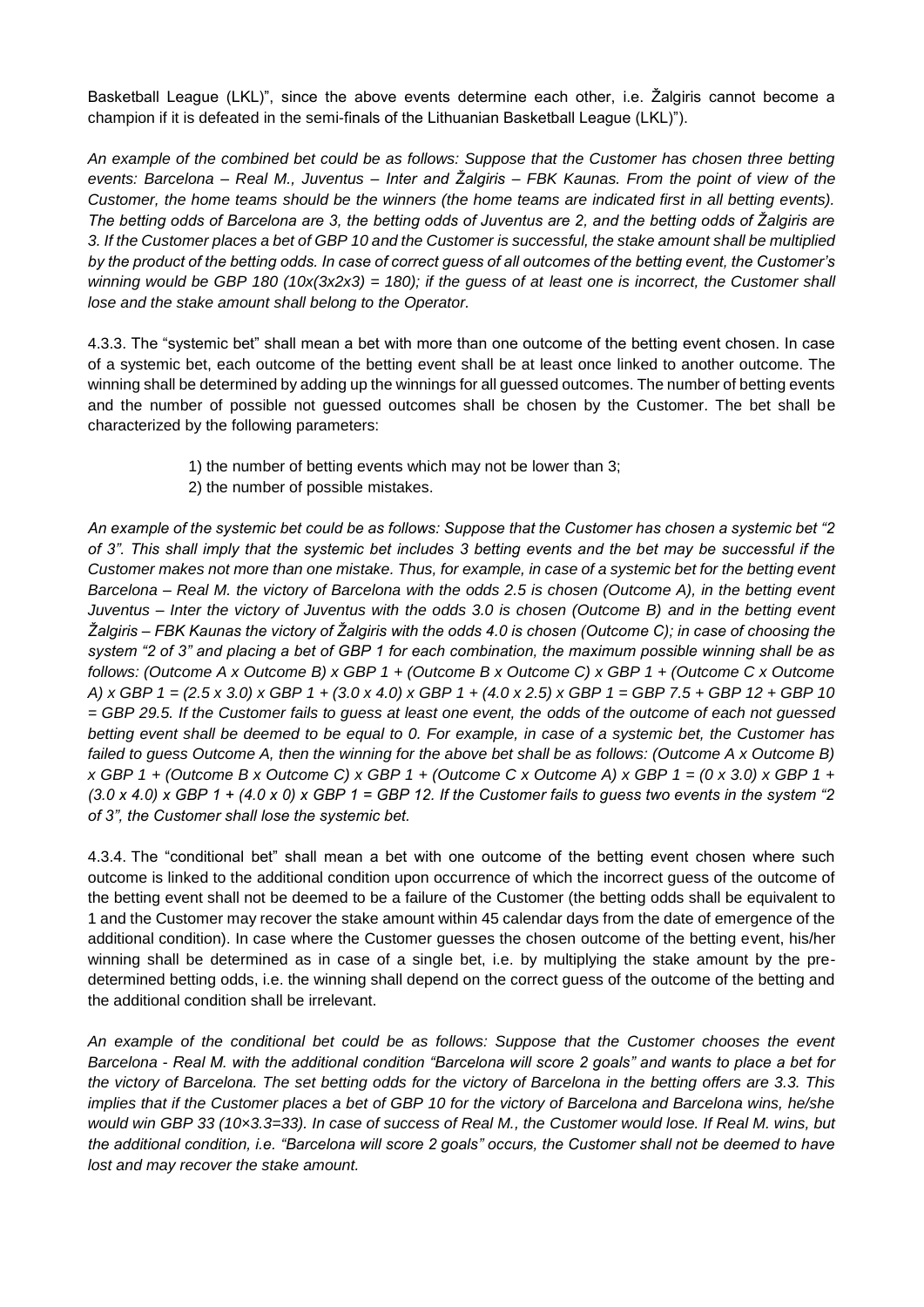4.3.5. The "stop bet" shall mean a bet with more than one outcome of the betting chosen (combined bet) with the possibility to cash out of the winning which shall be disbursed after applying additional winning reducing odds (reduction odds), before all outcomes of the betting chosen in the combined betting become evident, i.e. if the Customer guesses one outcome or several outcomes of the betting in case of a combined bet (before any of the outcomes chosen by the Customer in the combined bet which he has failed to guess becomes evident), until the moment of the start of the event(s) in which the outcome(s) of the betting events chosen by the Customer in the combined bet which were not clear become(s) evident, the Customer may stop the combined bet (the betting odds of the outcomes of the betting events chosen by the Customer in the combined bet which are not clear yet shall be equivalent to 1 and the betting shall be deemed to be cancelled) and cash out the winning which is equivalent to the total result of the product of the betting odds included in the combined bet (multiplied by each other) multiplied by the reduction odds which shall depend on the number of outcomes chosen in the combined bet which are still not clear after stopping the bet:

If 1 outcome remains unclear, the reduction odds shall be equal to 0.9;

If 2 outcomes remain unclear, the reduction odds shall be equal to 0.8;

If 3 outcomes remain unclear, the reduction odds shall be equal to 0.7;

If 4 outcomes remain unclear, the reduction odds shall be equal to 0.6;

If 5 and more outcomes remain unclear, the reduction odds shall be equal to 0.5.

If, before stopping the betting event, at least one of the guesses of the Customer about the outcomes of the betting events in a combined bet is incorrect, the Customer shall not be entitled to make use of the possibility to stop the combined bet and shall be deemed to have lost the whole combined bet and no winning including the stake amount shall be disbursed to him/her. If the Customer fails to make use of the possibility to stop the combined bet, the stop bet shall be deemed to be equivalent to the combined bet and shall be deemed to be won if all outcomes of the betting events included in the combined bet are guessed (in case of this bet, the winning shall be calculated under the same procedure as in case of a combined bet). The stop bet shall be applicable in the Operator when it becomes possible in technical terms and after publishing this on the Operator's website and in the Operator's betting stations.

*An example of the stop bet could be as follows: Suppose that the Customer chooses three betting events: Barcelona – Real M., Juventus - Inter and Žalgiris - FBK Kaunas. The Customer chooses that the home teams should be the winners (the home teams are indicated first in all betting events) in the above betting events and the Customer places a bet of GBP 10 for the above combination. The betting odds of Barcelona are 3, the betting odds of Juventus are 2, and the betting odds of Žalgiris are 3. The chosen betting events take place in the following order: Barcelona - Real M., Juventus - Inter and Žalgiris - FBK Kaunas.*

*If after the betting event Barcelona - Real M. the winners are Barcelona (the betting events Juventus - Inter and Žalgiris - FBK Kaunas must be not started), the Customer shall be entitled to stop the bet without waiting for the outcome of the betting events Juventus - Inter and Žalgiris - FBK Kaunas (the betting odds of the outcomes of the betting events shall be equivalent to 1 and the betting shall be deemed to be cancelled), cash out the winning which would be equal to GBP 24 ((10x3)x0.8 = 24).* 

*If after the betting events Barcelona - Real M. and Juventus - Inter the winners are Barcelona and Juventus teams (the betting event Žalgiris - FBK Kaunas must be not started), the Customer shall be entitled to stop the bet without waiting for the outcome of the betting event Žalgiris - FBK Kaunas (the betting odds of the outcomes of the betting events shall be equivalent to 1 and the betting shall be deemed to be cancelled) and shall cash out the winning which would be equal to GBP 54 ((10x(3x2))x0.9 = 54).*

*If all outcomes of the betting events are correctly guessed, the Customer's winning would amount to GBP 180 (10x(3x2x3) = 180). If the Customer fails to guess any of the outcomes and does not make use of the possibility,*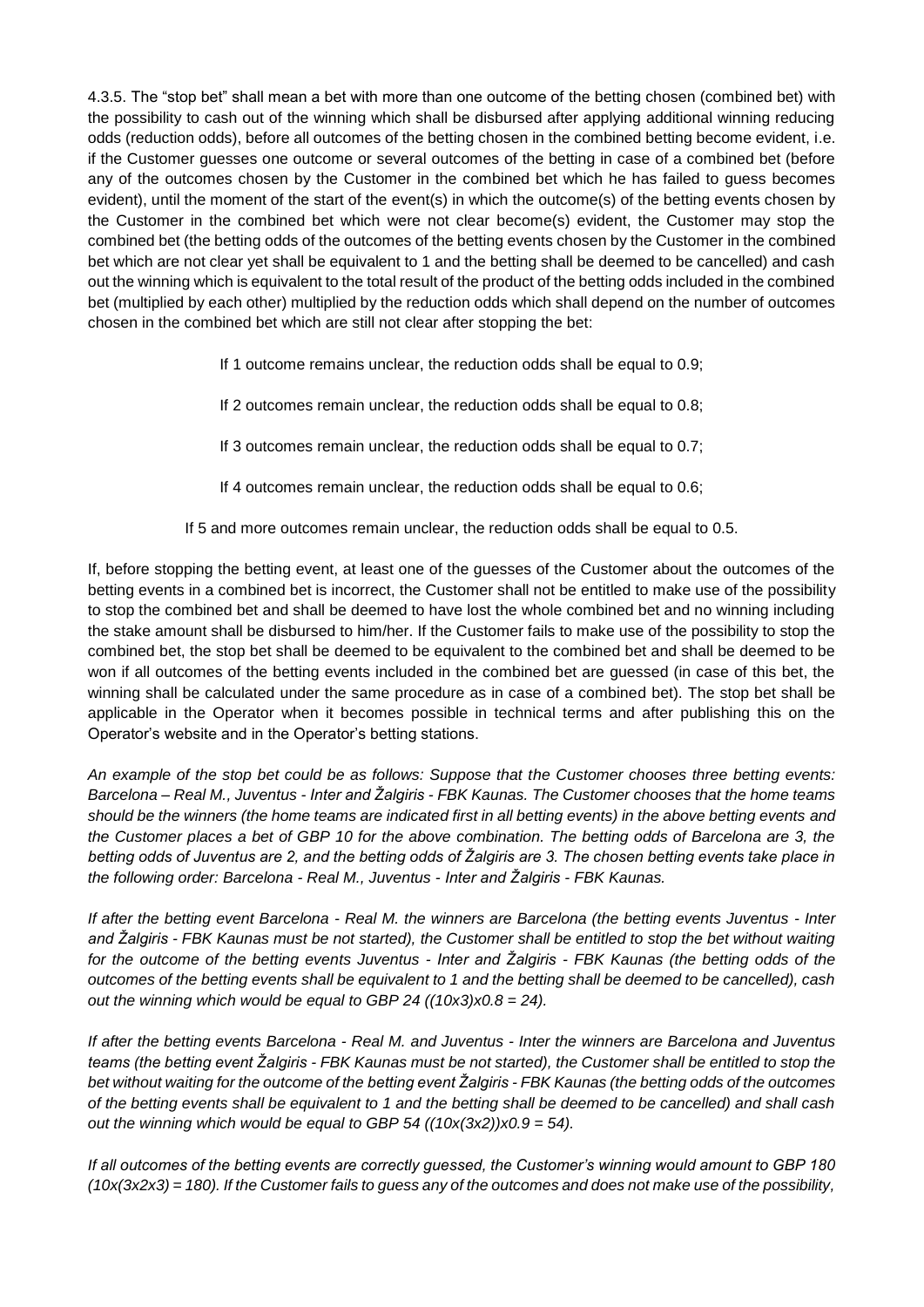*he/she shall be deemed to have lost the combined bet and no winning including the stake amount of GBP 10 shall be disbursed to him/her.*

# **4.4. Other Possible Options of the Outcomes of Betting Events**

4.4.1. The possible options of the outcomes of betting events shall be published in the betting offers.

4.4.2. The options of the outcomes of betting events typically used in the betting offers shall be as follows:

4.4.2.1. The "handicap" shall mean an option of interpretation of the outcome of the betting event where, after the outcome of the betting event, the respective number (goals, scores etc.) is added to (if the sign "-" is indicated, the respective number should be deducted) the final result of the chosen team or participant. The following options of handicap shall be distinguished:

4.4.2.1.1. The "Asian handicap" shall mean an option where, in case of choosing the option of interpretation of the outcome of the betting event "Asian handicap" where after the outcome of the betting event the respective handicap (goals, scores etc.) is added to (if the sign "-" is indicated, the respective number should be deducted) the final result of the chosen team or participant. If after summing up the result of the betting event with the handicap, the result of the betting event (including the handicap) is to the benefit of the chosen team or the participant, the bet shall be deemed to be successful. If, taking into account the handicap, the result is to the benefit of the opposite team or participant, the bet shall be deemed to be lost. If, having evaluated the handicap, the result becomes a tie, the bet shall be deemed to be equal to 1 (one).

*(Example) If in case of a match Žalgiris (Kaunas) - Lietuvos Rytas (Vilnius) the Customer chooses the handicap of Žalgiris (Kaunas) (3), if the match ends up with the result 75:72, the Customer betting slip shall win, since, taking into account the handicap for the benefit of the chosen team the result would be 78:72. If the result of the match is 75:80, the Customer betting slip shall lose because, taking into account the handicap, the result would be favourable to the opposite team, i.e. 78:80. If the match ends up with the result 75:78, the bet would*  be equivalent to 1 (one) because, taking into account the handicap, the match would end in a tie, i.e. 78:78.

4.4.2.1.2. The "three outcome handicap" shall mean an option of interpretation of the outcome of the betting event "three outcome handicap" where, after the outcome of the betting event, the respective handicap (scores etc.) is added to (if the sign "-" is indicated, the respective number should be deducted) the final result of the chosen team or participant. If after summing up the result of the betting event with the handicap, the result of the betting event (including the handicap) is beneficial to the chosen team or the participant, the bet shall be deemed to be successful. If, taking into account the handicap, the result is to the benefit of the opposite team or participant, the bet shall be deemed to be lost. If, having evaluated the handicap, the result becomes a tie, the bet for a draw with the chosen handicap shall win.

*(Example) If in case of a match Arsenal - Liverpool the Customer chooses the handicap of Arsenal (-1) and if the match ends up with the result 2:0, the Customer betting slip shall win, since, taking into account the handicap to the benefit of the chosen team the result would be 1:0. If the result of the match is 1:1, the Customer betting slip shall lose because, taking into account the handicap, the result would be favorable to the opposite team, i.e. 0:1. If the match ends up with the result 2:1, the Customer betting slip shall lose because, taking into account the handicap, the match would end in a tie, i.e. 1:1.*

4.4.2.1.3. The "double Asian handicap" shall mean an option where, in case of choosing the option of interpretation of the outcome of the betting event "double Asian handicap" where, after the outcome of the betting event, the respective handicap is added to (if the sign "-" is indicated, the respective handicap should be deducted) the final result of the chosen team or participant and the stake amount is divided into two equal parts. For example, in case of offering "double Asian handicap" (-1,-1.5) and a bet of GBP 100 for such outcome is placed, it shall be deemed that a bet of GBP 50 is placed for the handicap (-1) and a bet of GBP 50 is placed for the handicap (-1.5). Since "double Asian handicap" is a double offer, the final winning odds may be lower than 1 and the winning amount may be lower than the stake amount. If, after summing up the result of the betting event with the handicap, the result of the betting event (with the handicap) is to the benefit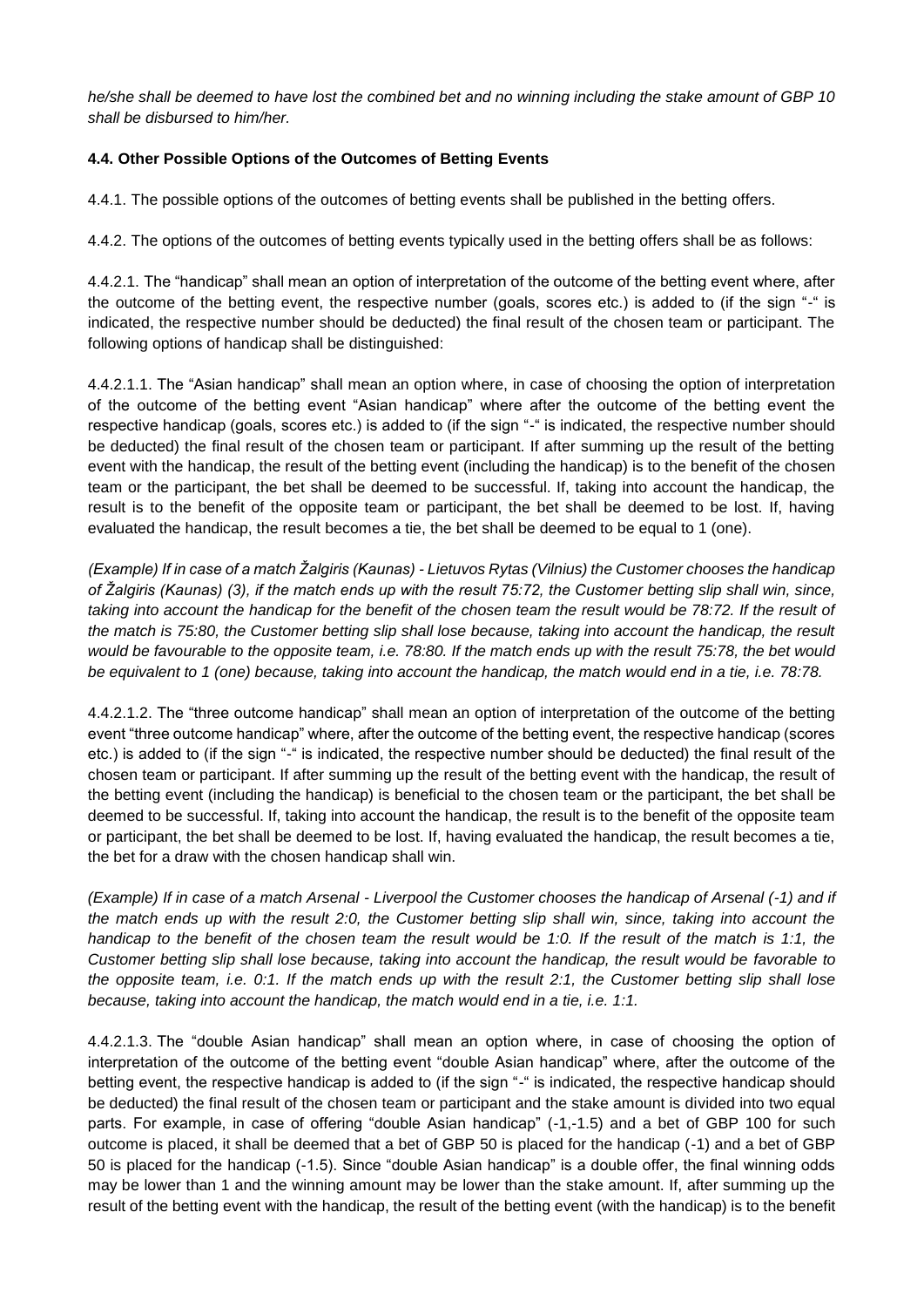of the chosen team or participant, the bet shall be deemed to be successful. If, taking into account the handicap, the result is to the benefit of the opposite team, the bet shall be deemed to be lost. If, having evaluated the handicap, the result becomes a tie, the bet shall be deemed to be equal to 1 (one).

(*Example) A bet of GBP 100 for the betting event Arsenal - Chelsea for the "double Asian handicap" (-1,-1.5) of the team Arsenal with the odds 1.8 and the result of the match is 2:1. In such case, a bet of GBP 50 for the handicap of Arsenal (-1) shall be equal to 1, whereas a bet of GBP 50 for the handicap of Arsenal (-1.5) shall be deemed to be lost. A winning of GBP 50 shall be disbursed.*

4.4.2.2. The "total" shall mean that in case of choosing the option of interpretation of the outcome of the betting event "total", the number of goals (scores, seconds etc.) during the betting event that has occurred shall be counted.

4.4.2.3. The "Asian total" shall mean that in case of choosing the option of interpretation of the outcome of the betting event "Asian total", the number of goals of the participants during the event shall be counted and the stake amount shall be divided into two equal parts. For example, if the offered "Asian total" is higher than (2, 2.5) and a bet of GBP 100 is placed for such outcome, it shall be deemed that a bet of GBP 50 for "total" shall be higher than (2) and a bet of GBP 50 for the "total" shall be higher than (2.5). If the number of goals during the match is higher than the value of "total", the bet shall be deemed to be successful, if the number of goals is lower than the value of "total", the bet shall be deemed to be lost; if the number of goals is equal to the value of "total", the stake amount shall be deemed to be equal to 1 (one). As "Asian total" is a double offer, the final winning odds must be lower than 1 and the winning amount must be lower than the stake amount.

*(Example) A bet of GBP 100 for the event Arsenal - Chelsea for the "Asian total" (2, 2.5) with the odds 1.9 and the result of the match is 2:0. In such case, a bet of GBP 50 for the "total" (2) shall be equivalent to 1 and a bet of GBP 50 for "total" (2.5) shall be lost. The winning of GBP 50 shall be disbursed.*

4.4.2.4. The "individual total" shall be an option where the procedure for guessing the option of interpretation of the outcome of the betting event is the same as in case "total", but only for one team or a separate participant of the betting event.

4.4.2.5. The "advance" shall mean a placing of bet in tournaments where the event consists of several matches and it is offered to guess which team (person) advances to the next stage.

4.4.2.6. The "comparison" shall mean a guess that one team (Participant of the match) will perform better (more effective) than the other one, or that one match will be more effective than the other match.

4.4.2.7. The "half time/match" shall mean an option where it is offered to guess the outcome of the first part of the match and the end of the match.

4.4.2.8. The "will/will not score (or yes/no)" shall mean an option where it is offered to guess if the particular team scores a goal during the respective football, ice hockey, polo or other match in which goals are scores and the time limit within which the first goal or the last goal will be scored with one team chosen or in all matches. It shall be offered to guess for the whole match or for the particular time interval, for example, that the first goal will be scored within the time period from 1 to 30 min.

4.4.2.9. The "home/guest (or host or home/road)" shall mean an option where it is offered to guess several betting events that are summed up. The "home" team shall include the teams of a separate championship, tournament that play at home. The "guest" team shall include all teams of a tournament, championship that play outside their state. The "home" team shall be indicated as first in the betting offers and the betting slip. For example, the "handicap" of home/guest scores, the "individual total" of the home/guest teams, "total" of the home/guest teams.

4.4.2.10. The "range" shall mean an option where it is offered to guess the result of the betting event which would fall within the range of results indicated in the betting offers.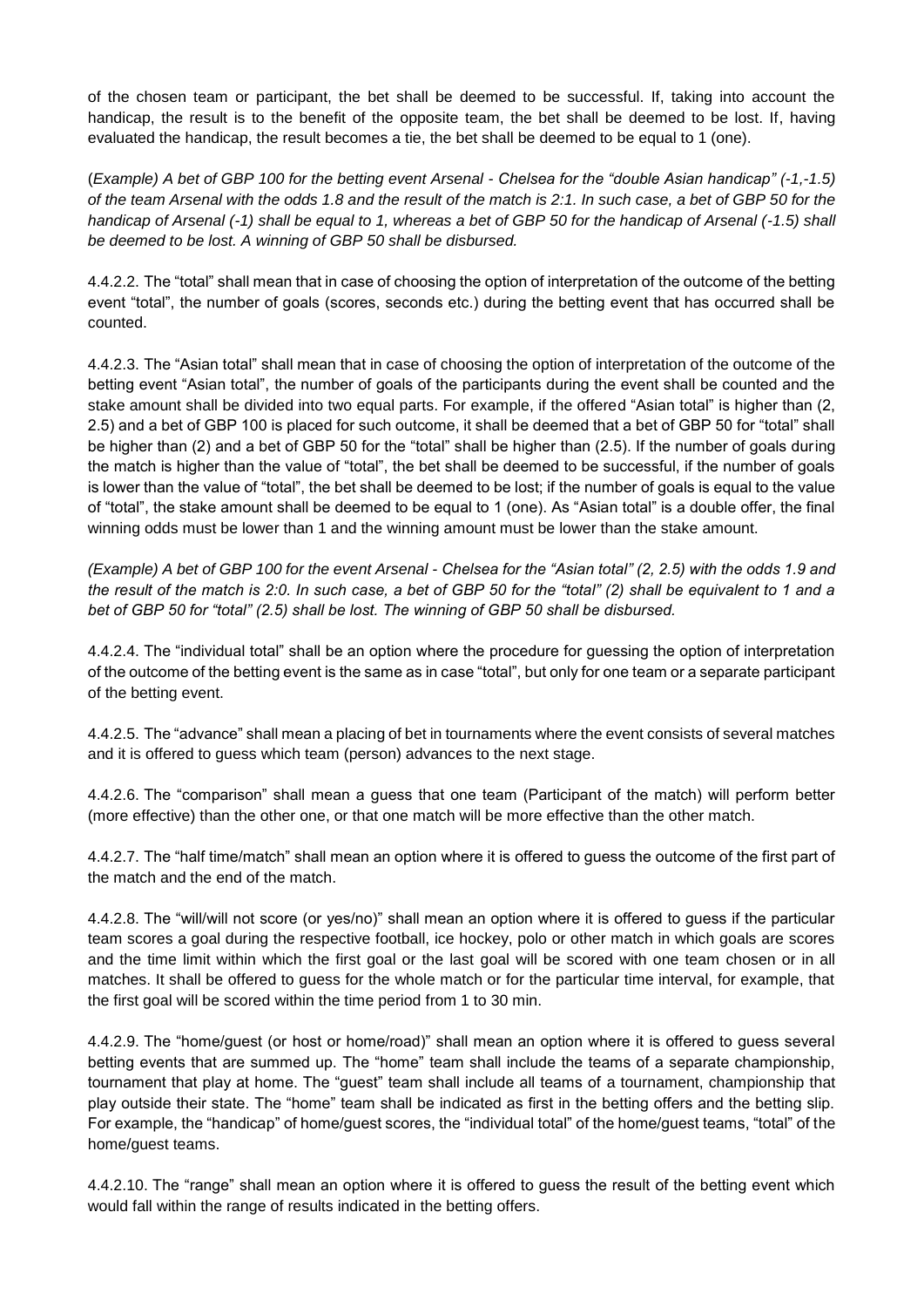4.4.2.11. The "additional betting event offers" shall mean additional outcomes "total", "handicaps", "individual total", "half time/match" "first match quarter" and other possible options of the outcome of the betting event.

## **4.5. Sports Betting Thresholds and Odds**

4.5.1. The main principles of formation of the betting odds shall be as follows:

4.5.1.1. The betting odds shall range from 1 to 15,000. In case of a combined bet, the maximum betting odds shall be 7,500.

4.5.1.2. The greater the mathematical probability of guessing the outcome of the betting event, the lower the betting odds shall be. The lower the mathematical probability of guessing the outcome of the betting event, the greater the betting odds shall be applicable.

4.5.1.3. Lower odds shall be set for the favorite of the event and higher odds shall be set for the outsider of the match.

4.5.1.4. The odds shall be increased by reducing the customer's probability of guessing the outcome of the betting event by means of a handicap. The odds shall be reduced by increasing the Customer's probability of guessing the outcome of the betting event by means of handicap.

4.5.2. The minimum stake amount for the outcome of one single bet or combined betting event and in the same combination of the systemic bet shall be £1 (one pound).

4.5.3. The maximum stake amount may be separately set for each type of sports, championship or other betting event or each bet separately in the betting offers.

4.5.4. If the combination includes the outcomes of the betting events with different maximum amounts, the maximum amount of such bet shall be the lowest maximum stake amount in the chosen combination.

4.5.5. The Operator shall be entitled to reduce the maximum stake amounts for an individual Customer. The Operator shall be entitled to restrict participation in remote gaming for the persons who breach the provisions of the Regulation or play in a bad faith manner. The Operator shall also be entitled to limit the maximum stake amount for such players without any further notice.

## **4.6. Cancellation of the Bet and Main Rules of Determining the Outcomes of the Bet**

4.6.1. In the event of cancellation of a bet, the betting odds shall be deemed to be equivalent to 1 and the stake amount shall be repaid to the Customer.

4.6.2. The bet shall be cancelled if the betting event has not occurred. The betting event shall be deemed to have not occurred if it has not actually occurred irrespective of whether it had to occur or did not have to occur. The betting event shall also be deemed to have not occurred if it does not meet the terms and conditions set out in Paragraph 4.6.6. hereof.

4.6.3. The bet shall be cancelled if the participant of the betting event for which/whom the bet was placed has not participated in the betting event. The bet shall also be cancelled if the participant has not participated in the betting event despite the fact that his participation was published in the betting offers including the cases where the name, surname, gender (where the participants of the events are men, no reference shall be provided; where the participants of the event are women, the reference "Women" shall be additionally inserted in the betting offers), age group (indicated in case of participation of young athletes or veteran athletes) of the participant(s) of the betting event was not indicated or was incorrectly indicated or the disability of the participants of the betting event was not indicated in the betting offers as a result of a mistake.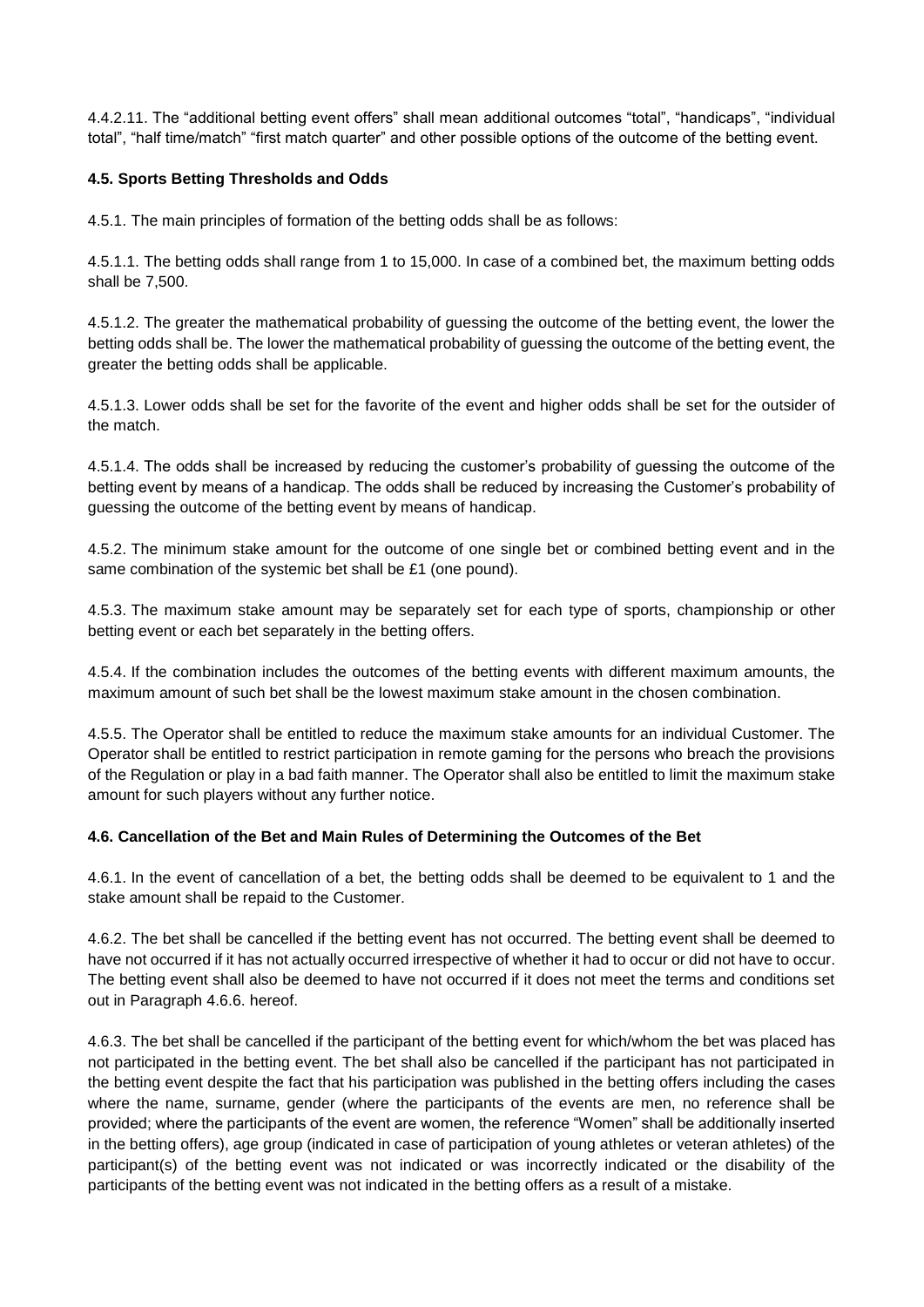4.6.4. The bet shall be cancelled in case of a technical winning or loss by reason that at least one of the participants of the event has not participated in the event (for example, the team has failed to be present at the match etc.).

4.6.5. The bet shall be cancelled if the betting event operator amends the regulation of the event (for example, changes the duration of the match, the number of Customers etc.).

4.6.6. The bet shall be cancelled if the Customer has placed his/her bet or the Operator has accepted his/her bet after the beginning of the betting event. In case of live betting, the bet shall be cancelled only in case where the Customer has placed his/her bet or the Operator has accepted his/her bet after the outcome of the event is clear (for example, bets for the winner of the first half shall be cancelled if the bets are placed already well after the end of the first half). In all cases, bets shall be cancelled if the Customer has placed his/her bet or the Operator has accepted his/her bet well after the end of the betting event. If the start of the betting event does not coincide with the information published in the official sources of information, the actual start of the event shall be deemed to be the start of the bet.

4.6.7. The bet shall be cancelled if the event does not occur within 12 hours from the start time of the event published by the betting event operator, except in cases where the betting operator indicates the duration of the event which is longer than one day (for example, snooker, cricket) unless the present Regulation provides for otherwise.

4.6.8. For convenience of the Customers, the betting offers shall first (1) indicate the host/home team, and second (2) the guest team. This shall not constitute grounds for cancellation of the bet unless indicated otherwise.

4.6.9. In the event of cancellation of a combined or systemic bet, only the betting odds of the particular betting outcome shall be changed; whereas the betting odds of other outcomes included in the combination shall not be subject to change.

4.6.10. In case of bets for sports matches, all betting outcomes shall be set with regard to the regular time of the match, unless the present Regulation provides for otherwise. If the Operator offers to place a bet only for two outcomes of the bet (1 – first team, 2 – second team), i.e. the Operator does not offer to place a bet for X, i.e. draw, only outcome 1 (first team) and outcome 2 (second team) of the betting event shall be set with regard to the time of the whole match (i.e. the watch time with extensions) and all other outcomes of the betting event shall be established with regard to the regular time of the match (i.e. the match time without extensions), unless the present Regulation provides for otherwise.

4.6.11. The betting events shall be deemed to have occurred despite the fact that they have not actually finished if match has already lasted at least:

> Football – 60 min. Basketball (NBA) – 40 min. European basketball or in case of playing according to the FIBA and WNBA rules – 35 min. Ice hockey (NHL) – 54 min. European ice hockey – 50 min. American football – 50 min. Baseball – For result purposes: 5 innings, but for the outcomes of the betting event "total" and "handicap" – at least 9 innings. Handball – 50 min.

4.6.12. Bets for the outcomes "home/guest" shall be accepted for the number of matches indicated in the betting offers. If one of the matches does not occur, the bet shall be cancelled.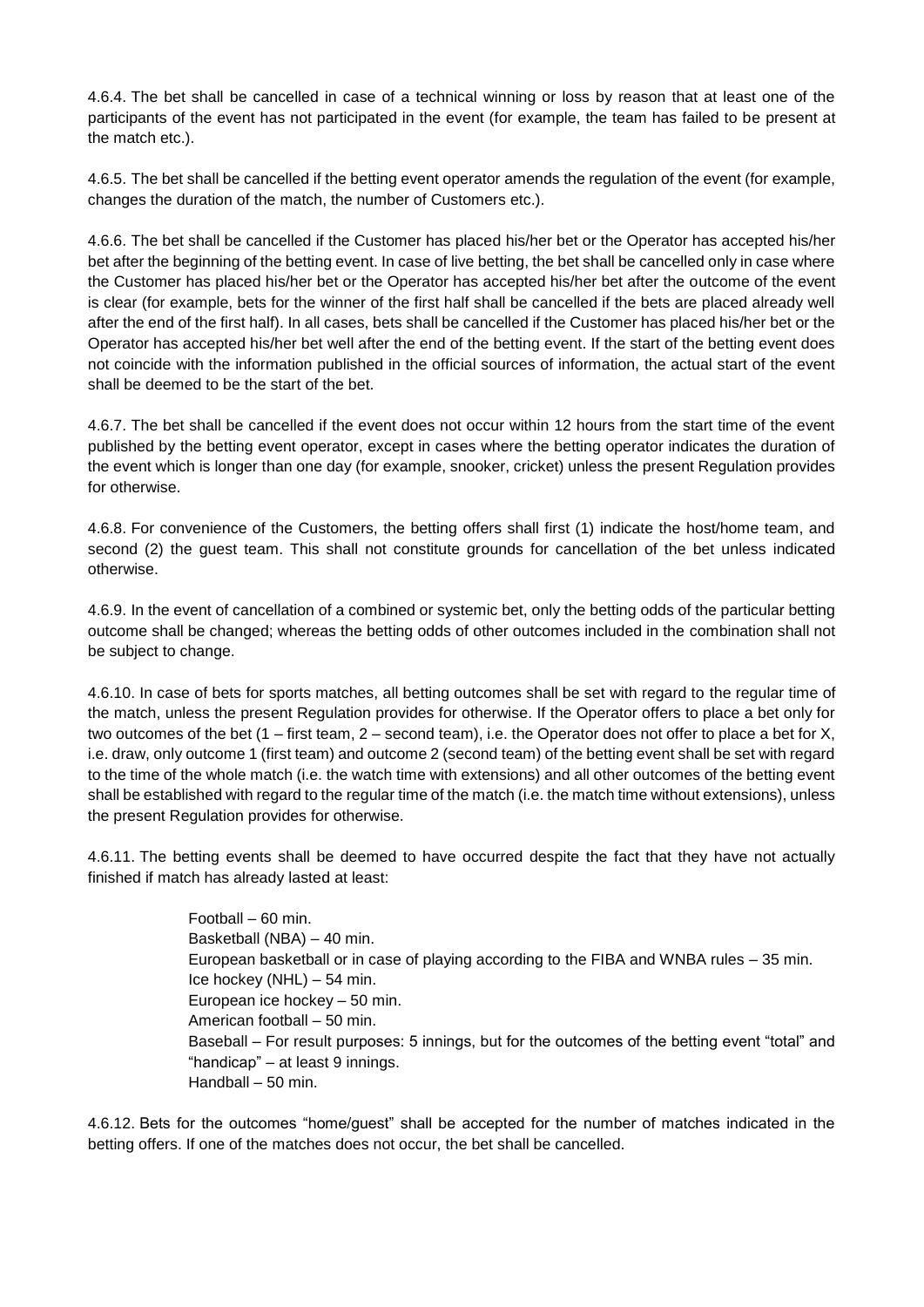4.6.13. In case of bets with the betting outcome "home/guest", the scores (goals and other results) of the home and guest teams during the match time indicated in the betting offers shall be calculated. Bets with the outcomes "home/guest" shall be accepted only before the start of the first match.

4.6.14. The outcome of the betting event "advance" shall be determined according to the final result of the match and only after the end of a series of matches (if any).

4.6.15. In pursuance of ensuring fair betting, if the Customer places a combined bet with the combination of the events determining each other and the Operator erroneously accepts such bet, such bet shall be cancelled.

4.6.16. If a betting event is terminated and does not occur within 12 hours from the start of the event, the bets for the outcomes of the bet which have not occurred as a result of termination of the event or may be influenced by the continuation of the match shall be cancelled. The bets for the outcomes of the bet that have occurred before termination of the event or are not influenced by the continuation of the match, shall be accepted. The provisions of the present paragraph shall not be applicable to the events provided for in Paragraph 81 hereof.

4.6.17. If several participants of the betting event or outcomes are published as the winners of the betting event, the winning amount shall be calculated by dividing the betting odds indicated in the betting slip from the number of the successful participants or outcomes. The recalculated betting odds cannot be lower than 1.

*For example, in case where several participants or outcomes of the betting event are recognized as successful, the first Customer chooses the outcome "Maze, Tina (SLO) will rank first" in the women's alpine skiing downhill category in the Winter Olympic Games with the betting odds 3.4 and places a bet of GBP 10. Meanwhile, the second Customer chooses the outcome "Gisin, Dominique (SUI) will rank first" with the betting odds 8 from the betting offers and places of bet of GBP 10. At the end of the competition, Maze, Tina (SLO) and Gisin, Dominique (SUI) are recognized as the winners with the equal results 1:41:57 (distance coverage time) and they are awarded with the Olympic gold medals. As there are two winners, the winnings are disbursed to both Customers, but 2 times lower odds are applicable: GBP 17 (1.7x10=17) for the first Customer and GBP 40 (4x10=40) for the second Customer.*

# **4.7. Other Special Cases**

4.7.1. Where the Operator is not convinced of reliability of the outcome of the betting event published in the official sources of information, it shall be entitled to defer confirmation of the result up to 3 (three) working days. The Operator shall publish this in website. Upon expiry of the period of deferral, the winning shall be disbursed in accordance with the adjusted data available in the official sources of information or, where such adjustments are not available, according to the original data.

4.7.2. If the outcome of the betting event (a complaint has been lodged) is contested before publication of the original match record (statistical data published immediately after the match), disbursements of all related winnings shall be deferred to the date of examination of the opposition (complaint).

4.7.3. In case of cancellation or change of the result of the betting event (for example, due to disqualification of a team or a Customer, officiating, amendments to the terms and conditions etc.), the original result that has been published before contesting it shall be deemed to be the valid result of the betting event.

4.7.4. If the Operator makes a mistake in accepting the bet placed by the Customer and finds out about such mistake before or after the start of the betting event, the bet shall be cancelled. A mistake of the Operator shall be deemed to include (but shall not be limited to) the following cases: (i) setting the betting odds which is obviously erroneous; (ii) a comma is missing; (iii) where due to a technical error in live betting the betting odds in the betting offers are not updated and does not reflect the real course of the match; (iv) the positive sign is reversed with the negative sign; (v) the additional betting event offers do not meet the main offers of the outcomes of the same event (winner, handicap, total etc.); (vi) the odds of the outcome significantly differ from the odds of the same outcome in the offers of other betting operators (e.g. Bet365, Pinnacle, etc.).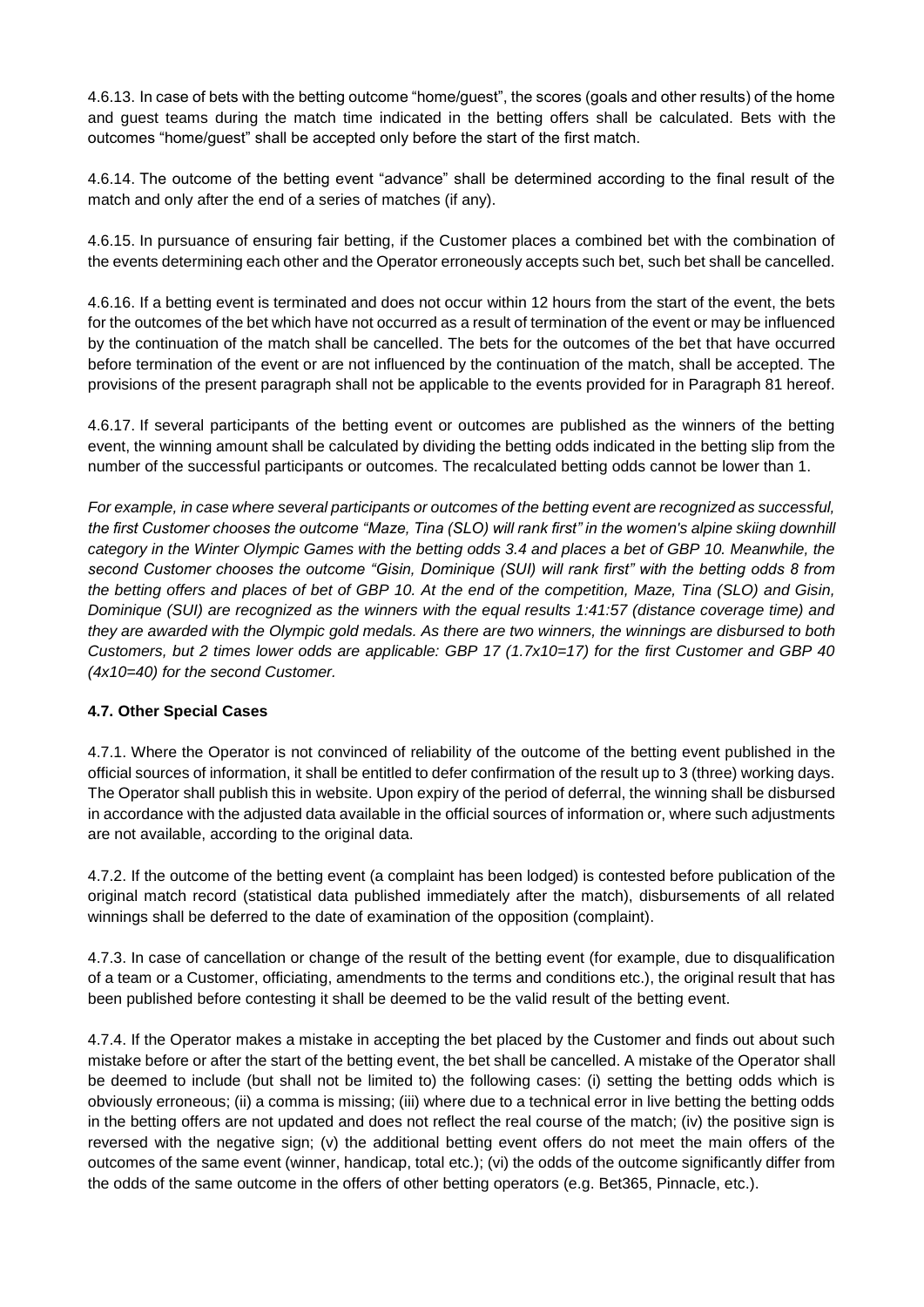4.7.5. Any errors or malfunctions in the gaming product will void all applicable stakes and returns.

## **4.8. Separate Types of Bets**

4.8.1. If the provisions concerning operation of a betting event envisaged in the present section hereof are contrary to the general provisions, the betting operation provisions set out in the present section hereof shall prevail.

## **Live Betting**

4.8.2. In case of live betting, bets on the outcomes of the betting event with the possible option "handicap" may be presented in the following two ways:

4.8.2.1. Indicating two possible outcomes: "first participant handicap" and "second participant handicap".

4.8.2.2. Indicating three possible outcomes: "first participant handicap", "draw with handicap" and "second participant handicap".

*If, in case of live betting, two possible outcomes of the betting event are offered and the result of the handicap indicated in the betting offers is achieved, the bet shall be cancelled. If, in case of live betting, three possible outcomes of the betting event are offered and the result of the handicap indicated in the betting offers is achieved, the bet "draw with handicap" shall be deemed to be successful and the bets "first participant handicap", "second participant handicap" shall be deemed to have lost.*

## **Tennis**

4.8.3. The player who wins the games in a tennis match shall win the set. The player who wins the sets in accordance with the procedure prescribed in the tennis match regulation shall win the match.

4.8.4. If one of the players in a tennis match fails to finish the match, the bets for the winner of the match and the bets for the tennis statistics (aces, double faults, pass speed etc.) and the outcomes of the bets that have not occurred before termination of the event, or that could be influenced by continuation of the match, shall be cancelled. The bets for the tennis statistics (aces, double faults, pass speed etc.) and the outcomes of the bets that have occurred before termination of the event, or which are not influenced by continuation of the match, shall be accepted. (For example, the tennis match ATP Tour. Masters Series. Rome, ITA (Clay) Nadal, Rafael (ESP) - Federer, Roger (SUI) were terminated when the result was 6:4 1:6 0:3 because Nadal, Rafael (ESP) refused to continue the match due to a trauma. The bets for the outcomes 1.2, third set winner 2, game total under 24.5, second participant game handicap 2.5 shall be cancelled. The bets for the following outcomes: second set winner 1, game total over 22.5, first participant game handicap -1.5, first participant set handicap 1.5, shall be accepted).

4.8.5. If any one of the participants of the betting event has not started playing the scheduled tennis match (for example, due to disqualification, trauma etc.), the bet shall be cancelled.

4.8.6. If in the course of the tournament a tennis match is terminated and not finished on the same day and is postponed, the outcome of the match shall be determined when the match is finished in the tournament (except for the cases where the place of the match is changed. In such case, the bet shall be cancelled). In case where in the course of the tournament a tennis match is terminated or not finished on the same day and is postponed and one of the participants refuses to participate in the bet, the bet shall be cancelled. If a tennis match is terminated and not finished on the same day, the Operator shall be entitled to offer to place new bets again (the bets that have already been placed shall remain valid, except for the cases of cancellation thereof set out in the Regulation) despite the fact that the match has already started, i.e. offer to place bets for the outcome of the bet as a new event indicating the result that was recorded at the moment of termination or early finishing of the match in the betting offers.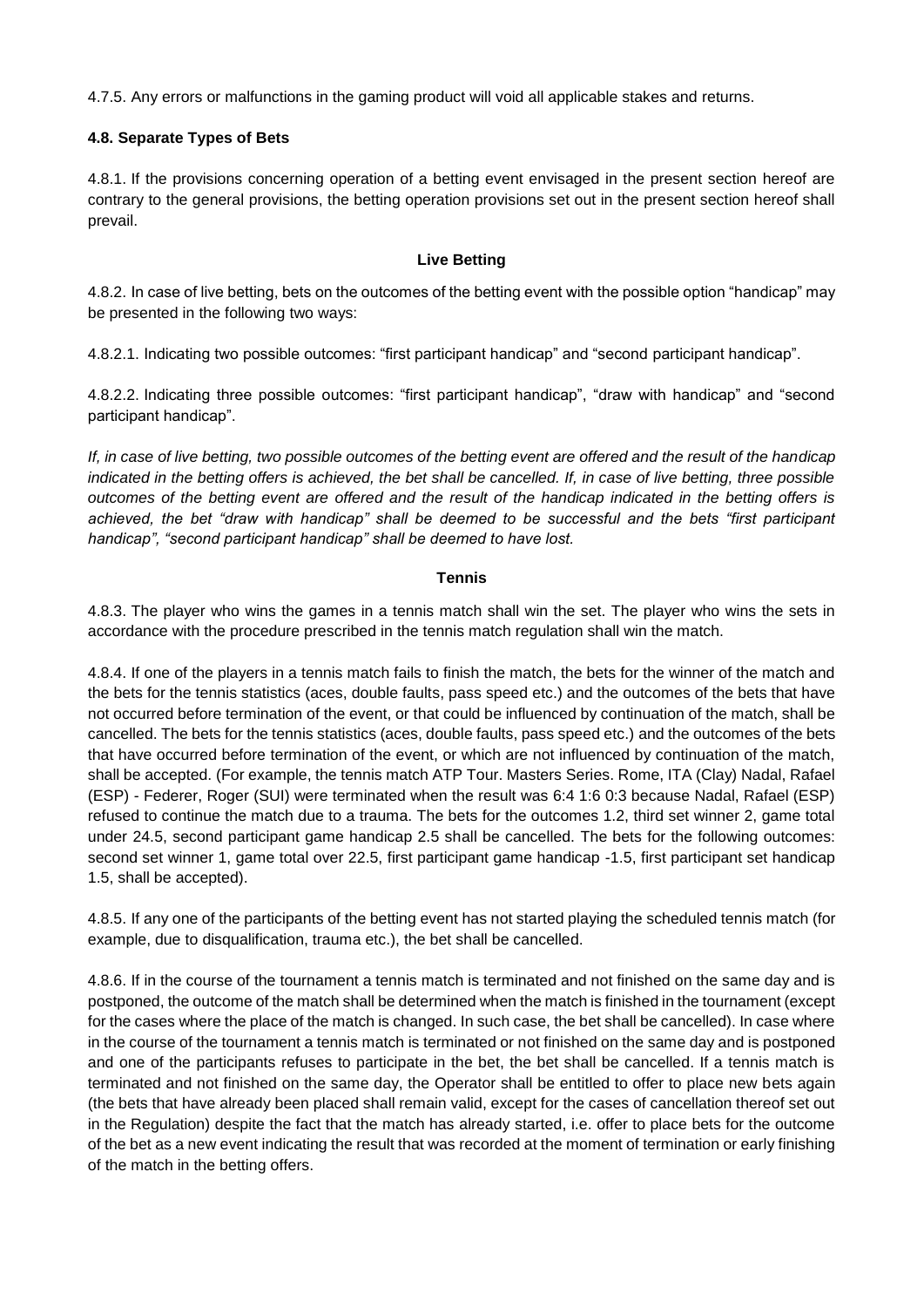4.8.7. If one of the participants refuses to take part in the tennis doubles match (i.e. does not appear on the tennis court) or in doubles match one player is substituted by another player, the bet shall be cancelled.

4.8.8. Bets are not annulled in case of a team's line-up change in tennis if these teams' titles were specified in the betting selection.

4.8.9. The bet shall not be influenced by the cover on which the tennis match takes place (even if different cover is indicated in the betting offers).

4.8.10. If after an even number of sets in the tennis match the result is a tie and the championship-like "tiebreak" (10 scores with the final handicap of two scores achieved by one of the tennis players/teams) is played in the decisive set to identify the winner, the results of the decisive set shall be deemed to be equal to the game results.

4.8.11. If for any reason the tennis match is postponed for more than 12 hours, all bets shall remain valid until the end of the match or tournament.

#### **Football**

4.8.12. The time added by the referee shall be included in the regular time of the football match in the bet.

4.8.13. Bets with the outcomes "handicap", "total", "range" and all additional statistics shall be possible only for the regular time of the football match.

4.8.14. If in the course of the match two yellow cards are issued against the player resulting in a red card being issued against the player, both yellow and red cards shall be counted. If a red card is not immediately issued, only the yellow card shall be counted.

4.8.15. 11-metre penalty kicks after extensions of the match to decide an overall winner of the match shall not be considered as 11-metre penalty kicks in the betting event and also shall not be counted as the penaltykicks taken by the player towards the result that was recorded before the above series of penalty kicks took place to determine the final result of the match.

4.8.16. No own goals shall be counted in the betting event, i.e. it shall not be deemed that the player has scored the goal.

4.8.17. Cards shown to players/participants who are not at that time on the football field (for example, managers of the team, coaches, substitute players) shall not be counted.

#### **Basketball**

4.8.18. All outcomes of the betting event in basketball matches shall be set with regard to the total time of the match (including all extensions), except for the cases where the Operator offers to place a bet for a draw at the end the regular time of the match with the insertion "regular time" (abbreviation REG) in the betting offers. In case where the Operator also offers to place a bet for a draw at the end of the regular time of the match in the betting offers, the main outcomes of the bet (1, X, 2, 1X, 2X, 12) in such match shall be set only with regard to the regular time of the match; all other outcomes of the bet including the outcomes in relation to statistical data shall be set according to the total time of the match.

4.8.19. If a technical foul is imposed on the team already before the start of the match (for example, a hoop has been broken, the team has delayed to appear on the court, a fight before the match and a technical foul has been imposed on the team etc.), the outcome of the bet "first score" shall remain applicable.

4.8.20. In cases where the game is extended not due to a draw in the basketball match but because this is required by the regulation of the tournament, the outcomes shall be recorded with regard to the result of the regular time of the match. In such match, bets for statistical indicators shall include the time of extensions.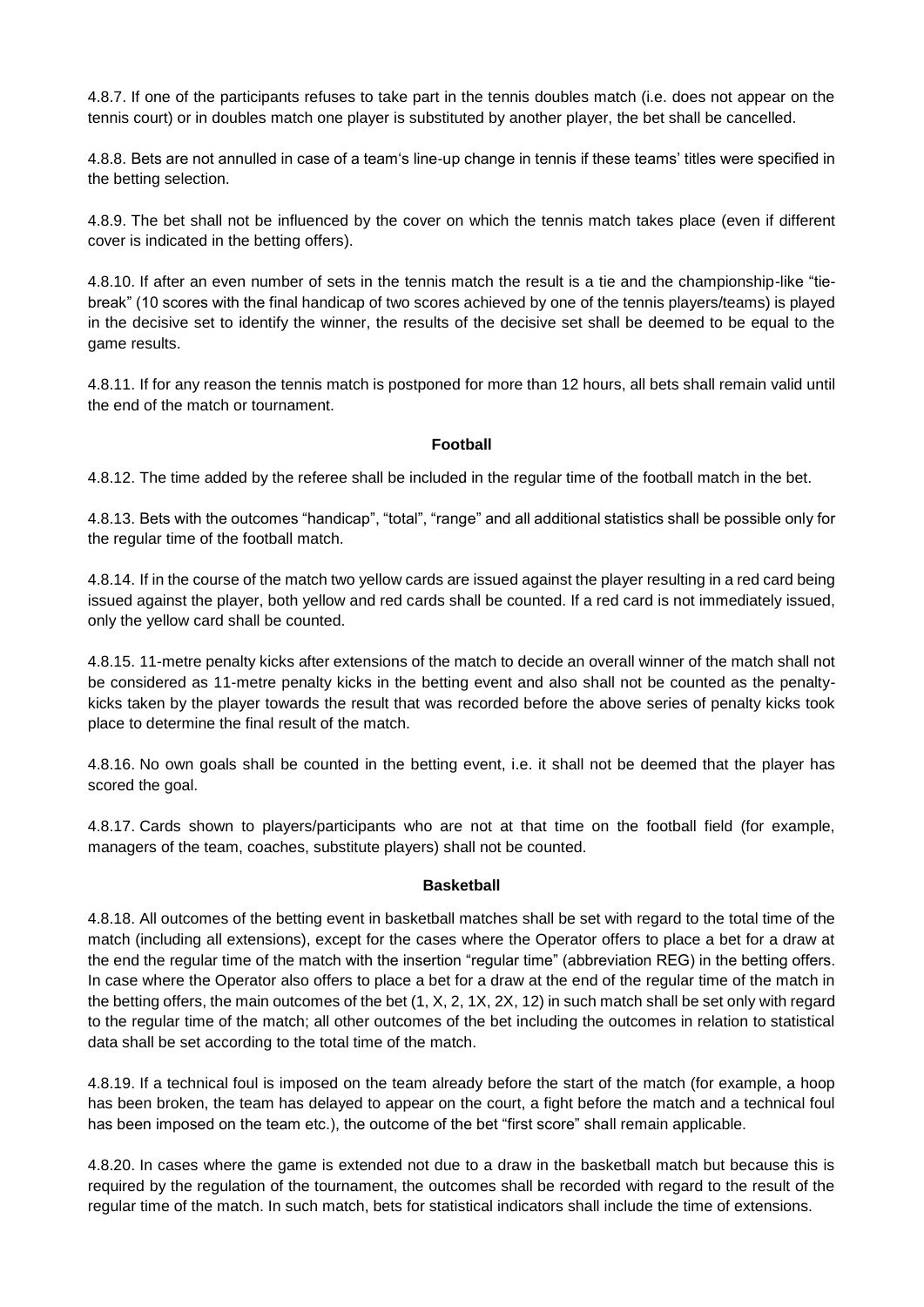4.8.21. In cases where the basketball match is not extended despite a draw at the end of the regular time (e.g. friendly match), the result at the expiry of the regular time of the match shall be recorded. In such cases, the odds of the bets for the outcomes 1 and 2 (final winner of the match) shall be deemed to be equal to 1. All other outcomes shall remain valid.

4.8.22. The result of the second half of the match and the fourth half of the match shall not include the result of the extended time in the betting offers.

4.8.23. In case of placing bets for the range of the scores, the outcomes shall be recorded with regard to the result of the regular time of the match.

## **Baseball, American Football**

4.8.24. In case of placing a bet for baseball or American football, a bet for the total time of the match (i.e. including extensions) shall be accepted.

4.8.25. If a baseball match (MLB (Major League Baseball)) does not take place on the date indicated in the betting offers, the bet shall be cancelled.

4.8.26. A baseball (MLB) match which shall take place twice (with the same teams) shall be referred to as G1 match (first day match) and G2 match (second day match) in the betting offers and both match shall be subject to the same set start time of the match, i.e. the start time of the first match, namely G1.

4.8.27. The starting pitchers shall not be indicated in the betting offers (MLB) and any changes in the starting pitchers shall have no impact on the bets.

4.8.28. In case of a draw in the Japanese baseball match, the bet shall be cancelled only for the outcome "Winner".

## **Formula 1, Auto-Moto Race**

4.8.29. The winner of the race in the outcome of the bet "winner of the race" shall be the racer who ranks first according to the original classification record published after the race.

4.8.30. The place of the racer in the outcome of the bet shall be determined according to the race record.

4.8.31. As for the outcome of the race "the best performer", the racer who ranks higher in the final classification (according to the original record published immediately after the race) shall be deemed to have performed better. If both racers fail to cover the distance, the racer who covers more circuits shall be deemed to have performed better. If both racers fall out in the same circuit, the bet shall be cancelled.

4.8.32. In the outcome of the bet "will cover/will not cover the distance" it shall be offered to guess if the racer will cover the distance without falling out the race. A racer shall be deemed to have covered the distance if he/she has been qualified.

4.8.33. In the outcome of the bet "quickest circuit" it shall be offered to guess which racer will be the first to cover the circuit.

4.8.34. In the outcome of the bet "safety car" it shall be offered to guess if the car limiting the speed in the race appears (not appears). In this case, some racers lose the gained advantage, i.e. if there was a gap of time between one racer and another racer and they catch up with each other and a safety car appears after an incident on the route, they must follow one another without the possibility to overtake until the safety car leaves the race route. Leaving of a safety car shall not have an impact on the bet. In cases where a safety car takes part in the start of the race (for example, due to poor weather conditions) and in case of restart of the race (if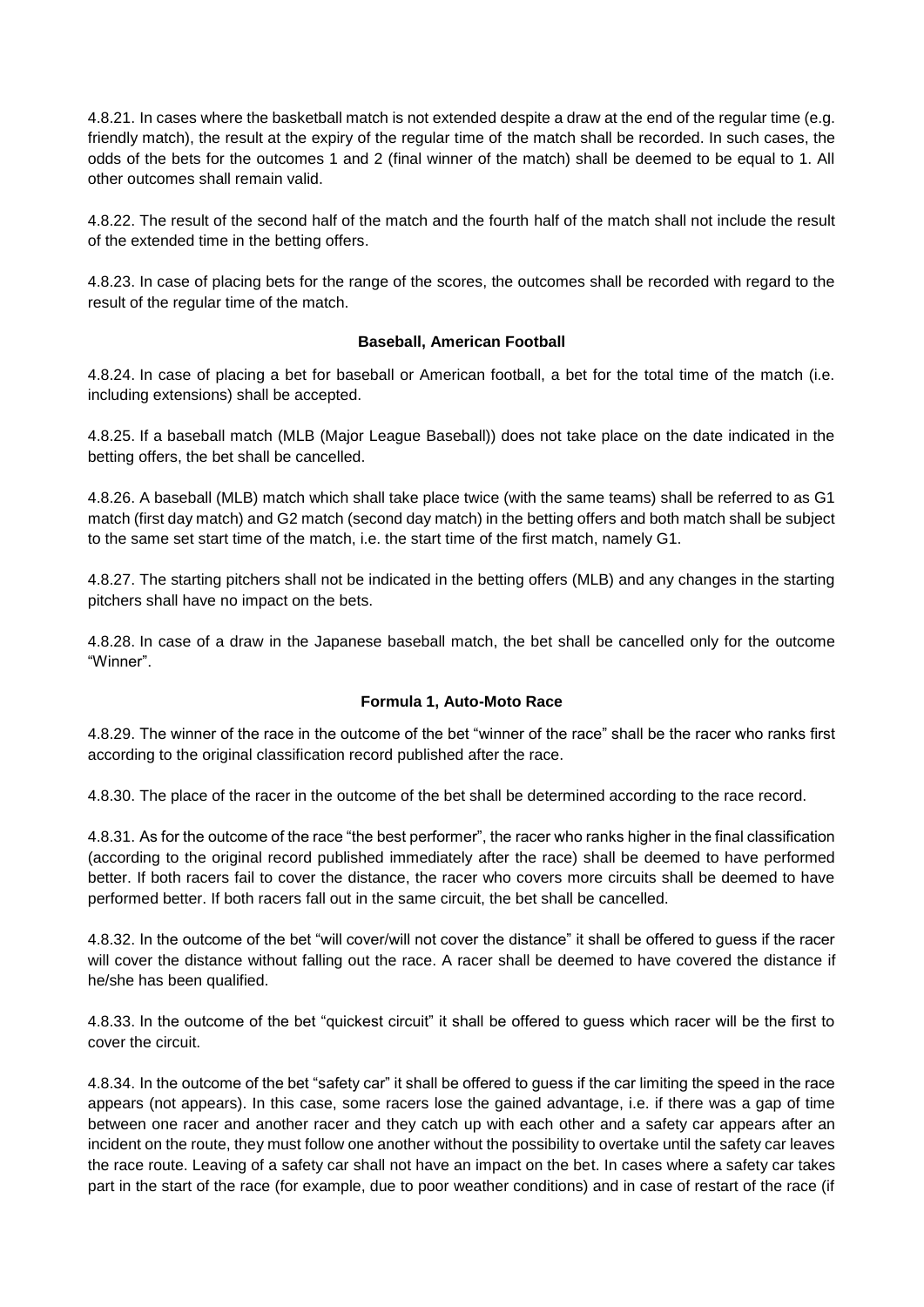the race was suspended), this shall not be deemed to be an appearance of the safety car within the meaning of the present paragraph.

4.8.35. If a racer starts in the main race (not qualifying racing), the race shall not be affected by further obstacles (for example, if the racer is involved in an accident, a race car breaks down etc.) due to which the racer cannot continue the race.

4.8.36. If a Formula 1, auto-moto race is suspended and not restarted within 48 hours the bet shall be cancelled.

#### **Ice Hockey**

4.8.37. In case where the Operator offers to place a bet for the winner of the ice hockey after expiry of the regular time of the match, the winner of the ice hockey match shall be determined with regard to the regular time of the match (60 min.) excluding extensions and a serious penalty kicks (the regular time shall be 60 min. excluding extensions and penalty kicks).

4.8.38. In case where the Operator offers to place a bet for the winner of the ice hockey match after expiry of the total time of the match in the betting offers, the winner of the ice hockey match shall be established with regard to the regular time of the match including extensions, but excluding a series of penalty kicks (the total match time shall be the regular time including extensions).

4.8.39. In case where the Operator offers to place a bet for the winner of ice hockey match for the final time of the match, the winner of the ice hockey match shall be established with regard to the regular time of the match and a series of penalty kicks (the final time of the match shall mean the regular time with extensions and penalty kicks).

4.8.40. Bets for the ice hockey matches with the outcomes "handicap" and "total" shall be established with regard to the regular time of the match (60 min.) unless the betting offers indicate otherwise.

4.8.41. The outcomes of the bet for the precise score of the match and the last goal of the match or that the teams will score at least one goal in the ice hockey match shall be established with regard to the regular time of the match (60 min.) unless the betting offers indicate otherwise.

4.8.42. The outcomes of the bet for statistical data (goals, penalty minutes, goals scored by the players, successful passes, performance) in the ice hockey match shall be established with regard to the regular time of the match (60 min.) unless the betting offers indicate otherwise.

## **Biathlon, Skiing, Ski Jumping and Alpine Skiing**

4.8.43. It shall be offered to guess which athlete (team) performs better, ranks higher in the final match record. If athletes (teams) fall out of the match at different stages of the competition, the winner shall be deemed to be the athlete (team) that covers more stages of the match. Both athletes (teams) must start the competition. If either athlete fails to start the competition, all related bets shall be deemed to be equivalent to 1.

## <span id="page-20-0"></span>**5. Cash-out**

## **5.1. General Cash-Out Rules:**

5.1.1. The cash-out shall mean the customer's action where he/she accepts the Operator's offer: (a) to withdraw a part of the winning or (b) withdraw a part of the stake amount.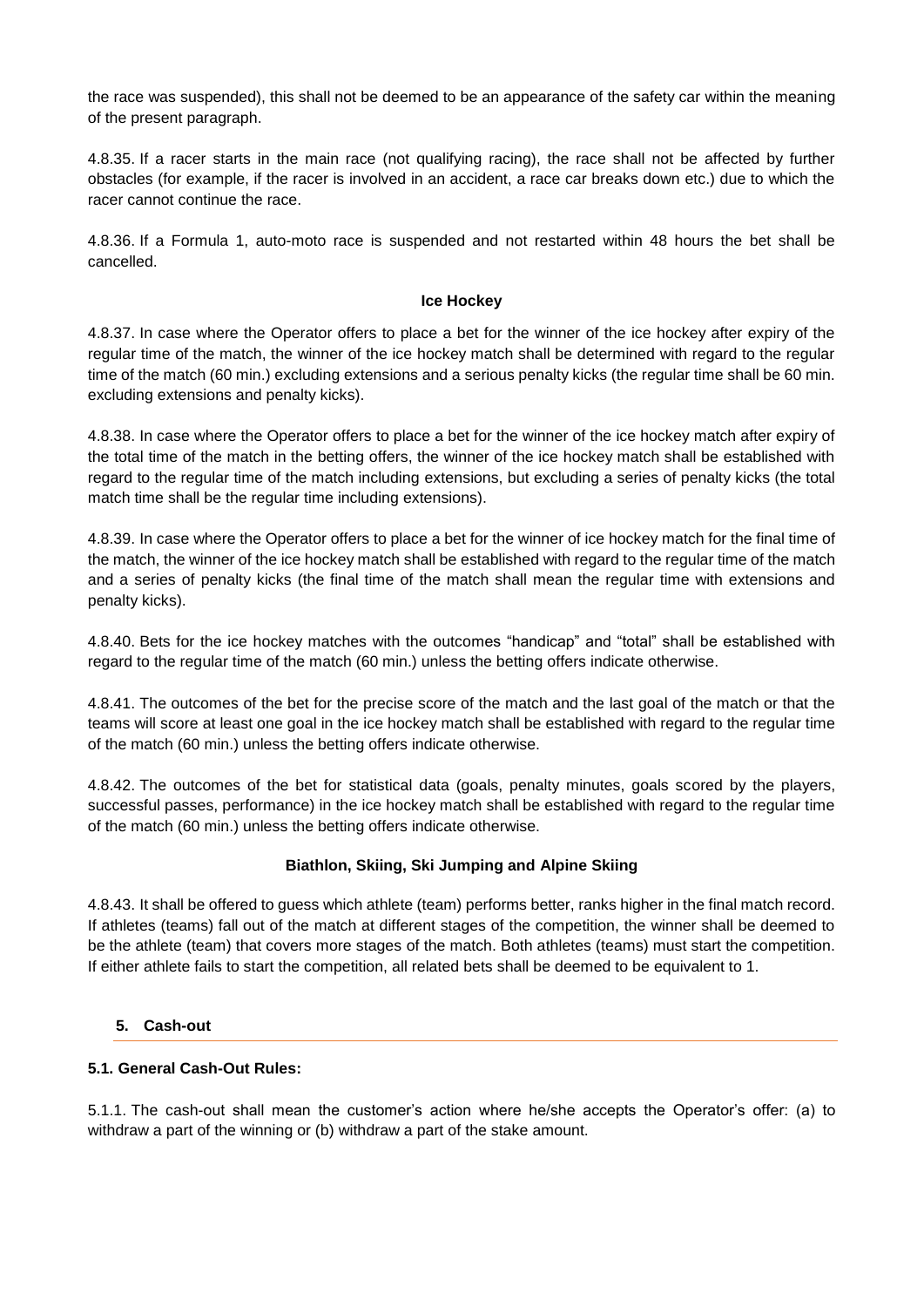5.1.2. The Operator shall be entitled to offer to customers to cash out the stake amount. The particular betting events and bets subject to cash-out shall be determined at the Operator's discretion in each particular case and marked with special cash-out visual means on the website.

5.1.3. Each cash-out offer placed by the Operator shall state the particular part of the winning or part of the stake amount that may be cashed out by the customer. The terms and conditions of the cash-out offer made by the Operator shall vary depending on the course of the betting event, information on the start of the betting event or another factor. Should the customer accept the particular cash-out offer of the Operator, the offer shall be forthwith fulfilled without any changes.

5.1.4. The Operator shall be entitled to put forward partial cash-out offers to the customers. The partial cashout shall mean a cash-out of the stake amount where only a part of the stake amount chosen by the customer is used for cash-out. The part of the stake amount not chosen by the customer shall be subject to the terms and conditions under which the bet was placed and the partially cashed out amount shall be subject to the provisions of Paragraph 5.2.5. or Paragraph 5.2.6. hereof.

5.1.5. If the customer accepts the Operator's cash-out offer by withdrawing a part of the winning and the Operator approves such action of the customer, the part of the winning with which the customer agreed by accepting the particular offer of the Operator shall be immediately transferred to the customer account. In this case the customer shall lose the possibility to win the remaining amount of possible winnings under the bet. In this case, a part disbursed to the customer shall at all times be higher than the stake amount of equivalent amount.

5.1.6. If the customer accepts the Operator's offer to cash out the stake amount by withdrawing a part of the stake amount and the Operator approves such action of the Customer, such part of the stake amount to which the Customer agrees by accepting the particular offer of the Operator shall be immediately transferred to the Customer's account. In this case, the Customer shall lose the possibility to win the amount that may be won during the particular bet and lose a part of the stake amount. In this case, the part disbursed to the Customer shall at all times be lower than the stake amount.

5.1.7. The bet cash-out offers shall be deemed to constitute a part of the remote betting offers of the Operator and shall not be binding upon the Customers.

5.1.8. A bet cash-out offer shall be deemed to be chosen (accepted) where the Customer clicks on the active reference "Cash-out" near the particular placed bet and confirm that the terms and conditions of the particular offer of the Operator (withdrawn part of the winning, withdrawn stake amount) are acceptable to the Customer.

5.1.9. The Customer shall not be obliged to carry out any other additional actions, except for the actions referred to in Paragraph 5.2.8. hereof.

5.1.10. If the Operator places a bet cash-out offer, it shall be entitled to refuse to confirm the Customer's choice to take up the proposal.

5.1.11. The Operator shall be entitled to cancel a bet cash-out if (a) the bet cash-out is carried out after the betting event; (b) when putting forward a bet cash-out amount or confirming it the Operator makes a material mistake; (c) the Customer seeks to take advantage of the bet cash-out offers in a bad faith manner.

5.1.12. In the event of taking up a bet cash-out offer, the original odds on the basis of which the bet was placed and the terms and conditions of the bet cash-out offer under which the stake amount was cashed out shall be displayed in the Customer's betting history. The betting history shall also show the amount transferred by the Operator to the Customer's account.

*The examples of bet cash-outs could be as follows:*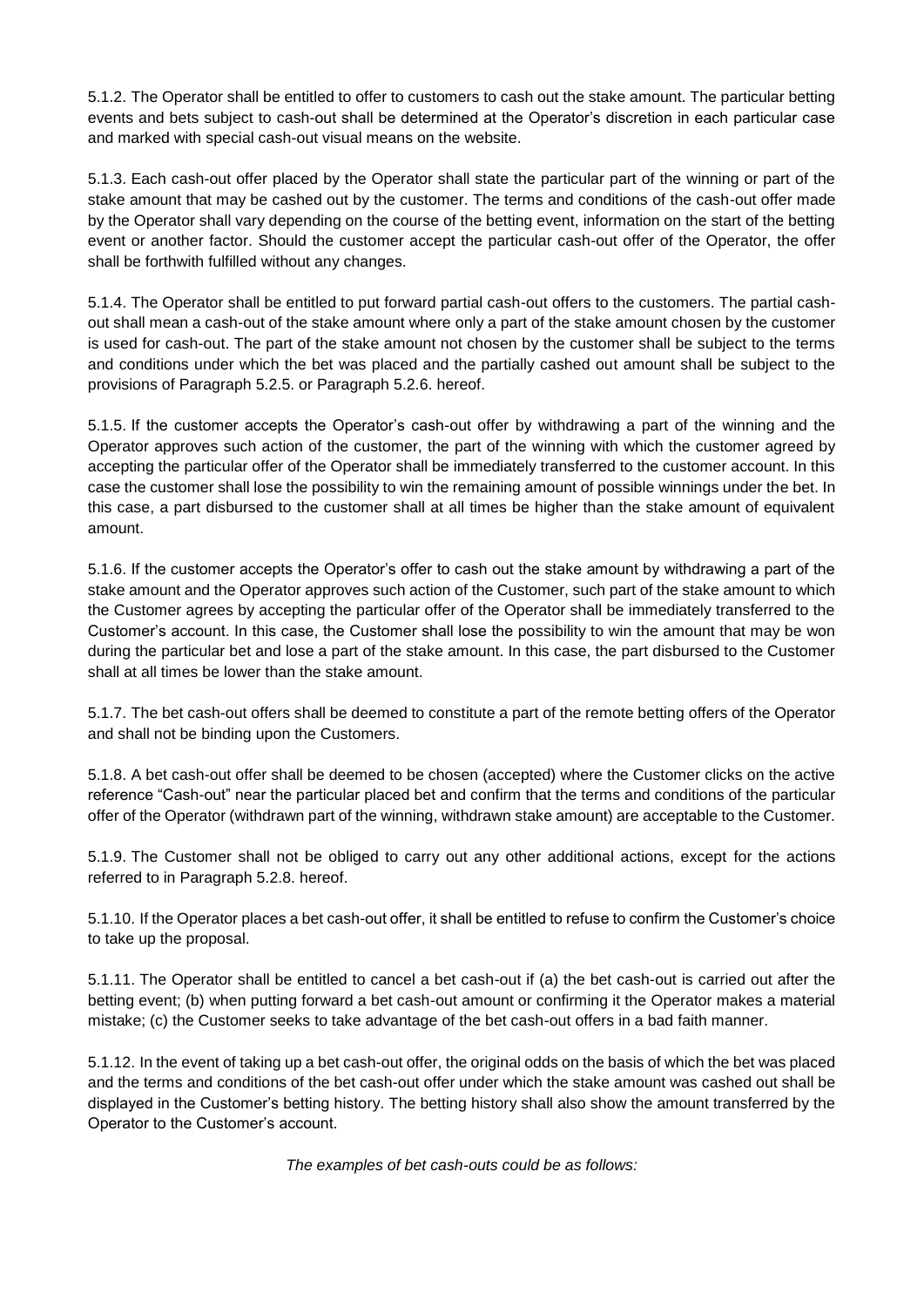*The Customer has placed a bet in the match Real Madrid - Barcelona and has chosen the victory of Real Madrid:*

*After 20 minutes of the match Real Madrid was 5 scores ahead and the Customer has received an offer to withdraw a part of possible winning.*

*After 20 minutes of the match Real Madrid was defeated by 5 scores and the Customer has received an offer to withdraw a part of the stake amount.*

*As a rule, a bet cash-out offer withdrawing a part of the winning shall be placed to the Customer when the course of betting is favorable to the Customer, but the final result is not clear yet.*

*As a rule, a bet cash-out offer withdrawing a part of the stake amount shall be placed to the Customer when the course of the betting is favorable to the Operator, but the final result is not clear yet.*

## <span id="page-22-0"></span>**6. Online Casino**

**6.1.** To read the Game Rules for each game in the Casino, click the Game rules icon while playing the specific game.

#### <span id="page-22-1"></span>**7. Complaints**

**7.1.** If you have a complaint, you can e-mail customer support on info@22bet.co.uk.

**7.2.** Operator will use best efforts to resolve a reported matter promptly. Complaint will be resolved in 14 days after Operator will receive it.

**7.3.** If you have a query with regard to any transaction, you may also contact the Operator info@22bet.co.uk with details of the query. We will review any queried or disputed transactions. Our judgment is final.

**7.4.** If for some reason, you are not satisfied with the resolution of your complaint by the Operator, you agree that the matter may be referred for adjudication by the Independent Betting Adjudication Service (IBAS). Further details about IBAS can be found on [www.ibas-uk.com.](http://www.ibas-uk.com/) IBAS decision will be final as long as the full facts are presented by all parties concerned.

**7.5.** Operator strives to ensure the full protection of all its clients and their bets; however, there are certain events that are beyond our control. If, for any reason, the customer is disconnected from the game server, Operator cannot be held liable for any losses that may result from this disconnection. Operator will undertake best endeavors in ensuring that the balance of customer's account is recorded on the server and is not affected by the disconnection in any way. If a line has been disconnected or become unresponsive, when the customer logs on the balance of credits recorded on the server after the last bet was completed, is displayed. By placing any further wagers, the customer accepts the results of any previous wager. As such, at Operator's discretion, the results of the previous wager are no longer in dispute and no refunds or other adjustments will be granted. If the customer feels the result of any of the games is unfair or incorrect, they should contact the customer support immediately and report the discrepancy.

**7.6.** We provide the software "as is", meaning without any conditions, warranties or undertakings. We do not ensure that the software will meet your requirements, will not infringe on any third party's intellectual property, defects in the software will be corrected, the servers or the software will be virus-free nor that there will be no errors or interruptions.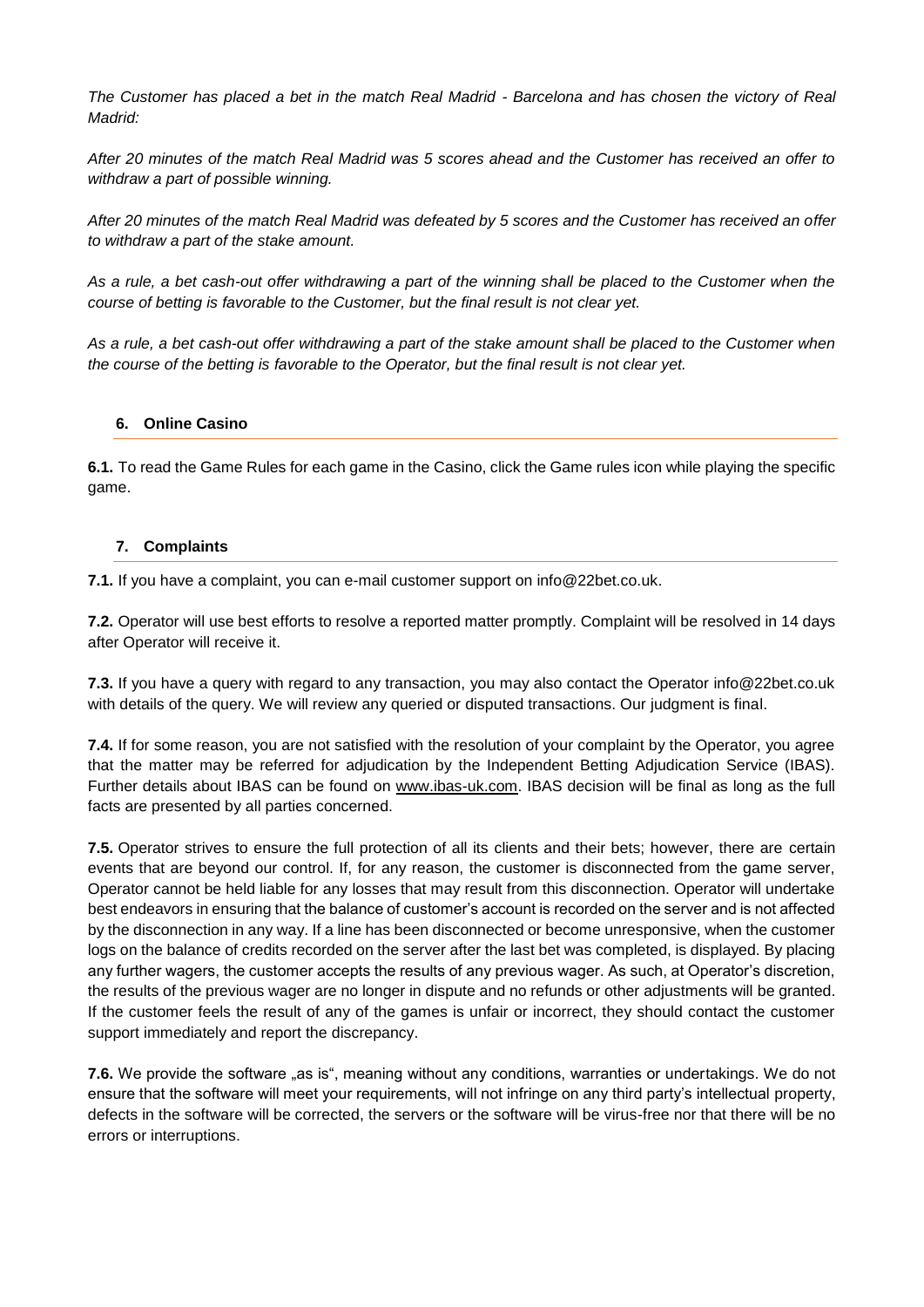**7.7.** Although we strive that the website is available at all times, 22Bet will not be liable for any interruptions that make the website inaccessible at any time or for any period. We reserve the right to change, amend, correct or discontinue any aspect of the website as well as your access to it.

## <span id="page-23-0"></span>**8. Communication or Chat with Agents and/or Other Players**

**8.1.** When you contact us, you will not make statements which:

8.1.1. Are sexually explicit or grossly offensive;

8.1.2. Use derogatory terms and/or incites hatred;

8.1.3. Are abusive, defamatory or otherwise harasses, threatens or causes distress or inconvenience to our support agents.

**8.2.** We record or keep copies of all communications that you have with our support agents.

**8.3.** We may provide you with a chat facility to talk to other players. When contacting each other, you shall not make statements or transmit content which:

8.3.1. Are sexually explicit or grossly offensive;

8.3.2. Uses derogatory terms and/or incites hatred;

8.3.3. Encourages or facilitates any illegal activities;

8.3.4. Harasses, threatens or causes distress or inconvenience to other players;

8.3.5. Influences other player's actions through intimidation or abuse;

8.3.6. Disrupts the normal flow of dialogue, make statements that are abusive, defamatory, harassing or insulting to users of the website;

8.3.7. Advertise, promote or otherwise relate to any other online entities including forums;

8.3.8. Is about the Website, or any other Internet site(s) connected to the Website and is untrue and/or malicious and/or damaging to the Website.

**8.4.** You will not collude in any way through the chat rooms.

**8.5.** Any suspicious chats will be reported to government institutions. Be careful what you post.

**8.6.** We review all chats and keep a log and record of all statements. Your use of the chat facility should be for recreational and socializing purposes only.

**8.7.** If you breach any of the provisions relating to the chat facility, we may remove the chat room or immediately close your account. If we do, we shall refund any funds which may be in your account over and above any amount which may be owed to us (if any).

**8.8.** We will not be liable if damage arises out of such chat functionality. You agree to compensate us against any damage arising out of your illegal, unlawful or inappropriate conduct or arise out of violation of these chat rules.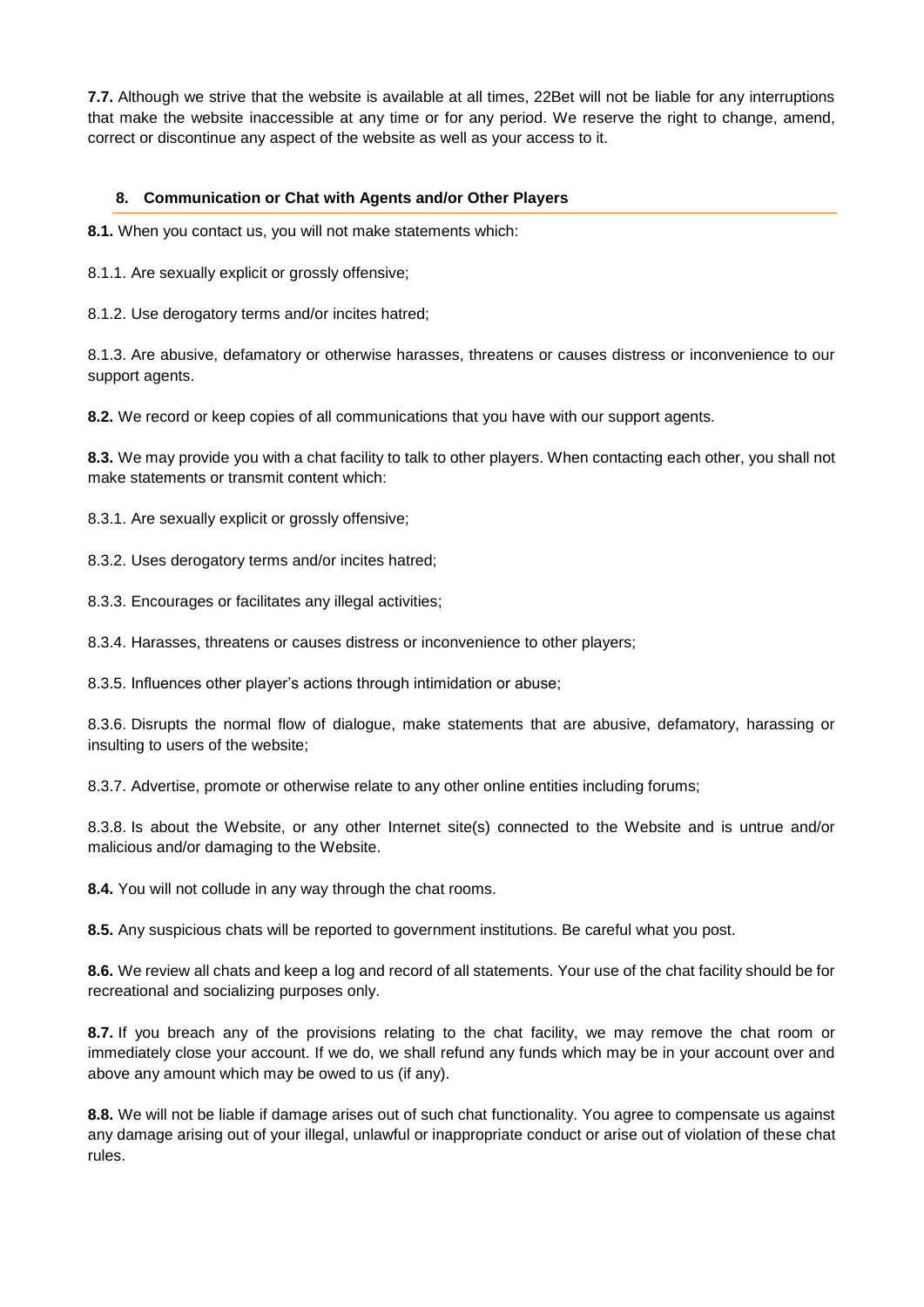## <span id="page-24-0"></span>**9. Final Provisions**

**9.1.** In order to fully use some of our products you may need to install third-party software (for example, flash player) and agree to the third-party's terms and agreements governing the use of their products. If you do not accept the terms and agreements of the third-party – do not use the aforementioned software. 22Bet is not liable for any third-party products.

**9.2.** Operator is the owner or authorized user or licensee of all the intellectual property rights in the Website and its content including, without limitation, any copyright, patent, registered design, trademarks, service marks, source codes, specifications, templates, graphics, logos, or any rights subsisting in the United Kingdom or elsewhere in respect of content, databases, formats, interfaces, programming, the offering of services to other customers, software or any application for any of the foregoing and any modification, improvements, developments and enhancements thereof. Except as otherwise expressly provided in these Rules, Operator does not grant any express or implied right to the customer in any intellectual property rights or secret information held on Operator's servers.

**9.3.** Information or data accessed by the website or any part of it is for personal use only. We do not guarantee an uninterrupted provision of such data, its accuracy or results obtained through the use of such data or information. The information should not be considered as advice or recommendations, thus it should not be used while placing bets or wagers, which are made at your own risk.

**9.4.** 22Bet will only use your personal data for the purpose it was collected, that is, to provide you with an online betting and wagering service. Such information includes your name, address, date of birth, email and telephone number. Subject to paragraph 9.5 below, your information will only be seen and/or used by those who need it to ensure the provision of the service.

**9.5.** 22Bet does not (unless you allow us to do so) share your data with any other party. However, in some cases it might be necessary to share your personal information by law or other legal reasons. We also reserve the right to share your personal information if we believe that the disclosure is necessary for the public interest.

**9.6.** You have the right to request for your personal data, also request to change or delete it. If you wish to do so – contact us.

**9.7.** In case of using the 22Bet mobile app – 22Bet is not responsible for any damage or loss of data on your device as well as any incurring charges or fees in relation to the usage of the mobile app.

**9.8.** Operator reserves the right to amend these Rules at any time. Any such amendment will be binding and effective immediately on posting of notification of such changes on the Website, however, any substantial amendment to these Rules shall be notified in advance by Operator to the customer before coming into effect.

**9.9.** If any provision of these Rules is held to be invalid, void or unenforceable by reason of any law, rule, administrative order or judicial decision, that determination shall not affect the validity of the remaining provisions of the Rules.

**9.10.** Notices and other communications delivered or mailed to the postal address or to the electronic mail address provided by the customer shall, until Operator has received notice in writing of any different address, be deemed to have been personally delivered once sent whether actually received or not.

**9.11.** All disputes arising between the Operator and the Customers which are not resolved under the procedure prescribed in section 9. Complaints shall be resolved in accordance with the procedure provided for in the laws of the United Kingdom.